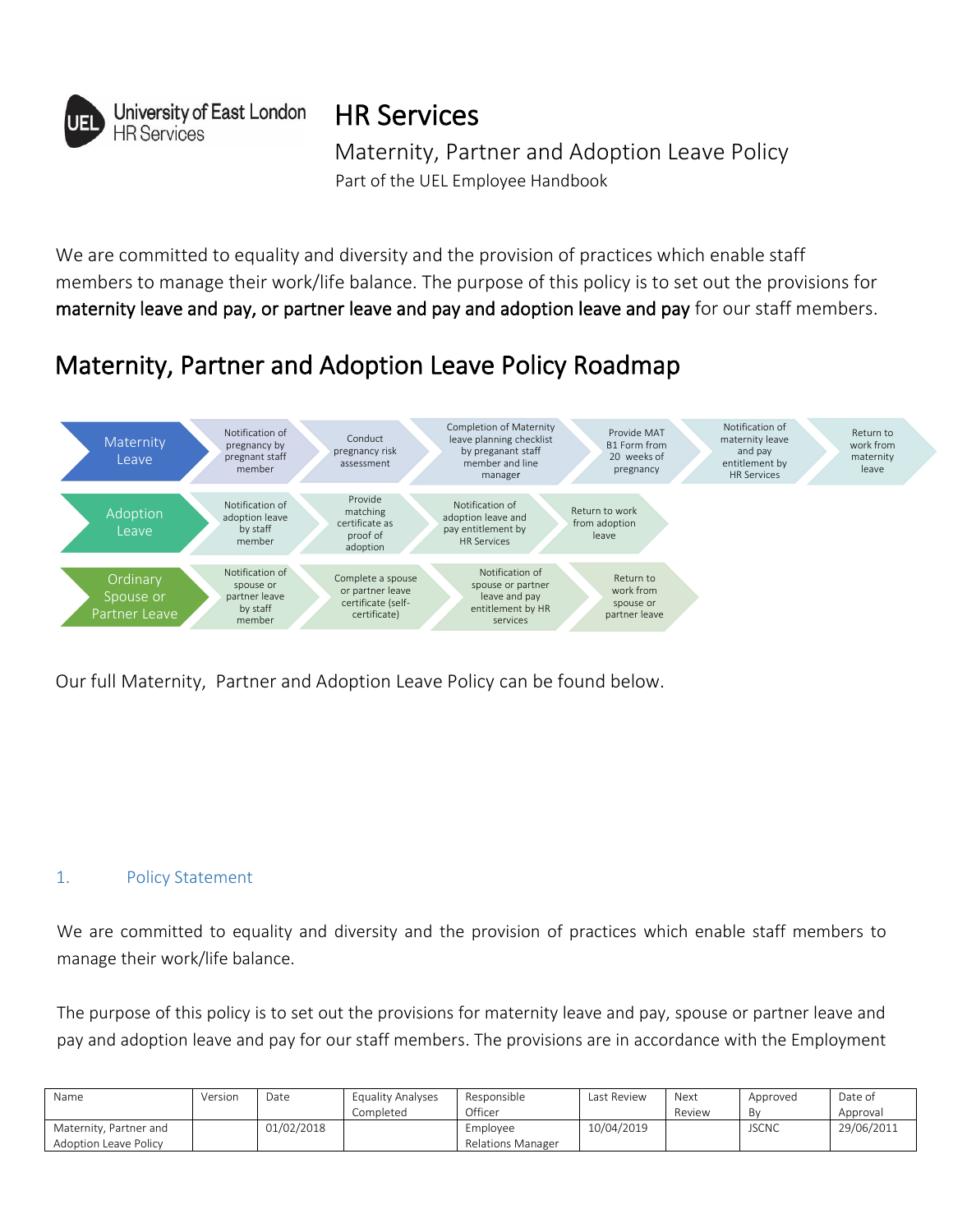

Rights Act 1996, as amended by the Employment Relations Act 1999, the Employment Act 2002 and the Work and Families Act 2006.

## 2. Maternity Leave

## 2.1 Entitlement

All pregnant staff members have a statutory entitlement up to a maximum of 52 weeks' Maternity Leave. This applies:

- whether she is employed on a fixed term or permanent contract, casual or hourly paid contract; and
- regardless of the number of hours worked per week; and
- regardless of her length of service; and
- whether or not she intends to return to work after childbirth.

#### 2.2 Starting maternity leave

A pregnant staff member can start her maternity leave at any time she chooses after the beginning of the 11th week before the week in which the baby is due, unless:

- she is absent from work due to a pregnancy related illness at anytime after the beginning of the fourth week before the expected week of childbirth but before the notified date. In this case her maternity leave will start automatically on the day after her first day of absence. She must notify UEL that she is absent from work wholly or partly because of her pregnancy and of the date on which her absence for that reason began as soon as is reasonably practicable
- if she gives birth unexpectedly before the date notified or before she has notified a date her maternity leave period will start automatically on the day after her baby is born. She must notify UEL as soon as is reasonably practicable of the date of birth
- a pregnant staff member may continue working up to the date of her childbirth provided that this does not contravene health and safety regulations (see Appendix B)

#### 2.3 Maintaining contact during the maternity leave period

The staff member's line manager will maintain reasonable contact with her from time to time during her maternity leave. This may be to discuss the staff member's plans to return to work, to discuss any special arrangements to be made or training to be given to ease her return to work or simply to keep her informed and update her on future developments at work during her absence.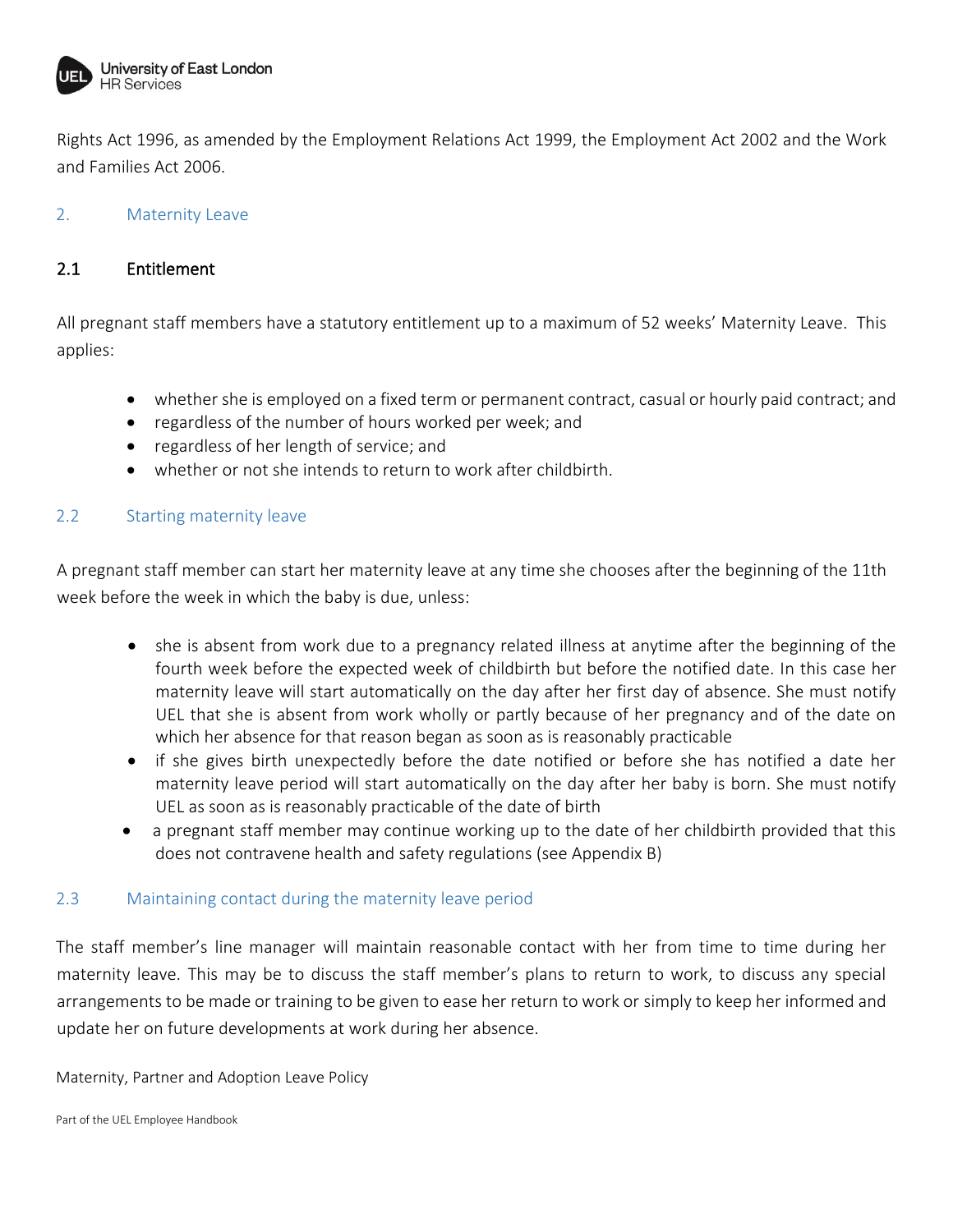

## 2.4 'Keeping-in-touch' days

Except during the first two weeks after childbirth, the staff member may, by agreement with her line manager undertake up to 10 days work (or to attend training) for which she would be paid, during either Ordinary Maternity Leave (OML) or Additional Maternity Leave (AML) without that work bringing the period of maternity leave to an end and without loss of a week's Statutory Maternity Pay (SMP), Occupational Maternity Pay (OMP) or Maternity Allowance (MA). These are known as 'keeping-in-touch' days.

We will not require a staff member to carry out any work, and the staff member has no right to undertake any work, during her maternity leave. Any work undertaken, including any work done on 'keeping-in-touch' days, is entirely a matter for agreement between the staff member and her line manager. Any 'keeping-in-touch' days worked do not extend the period of maternity leave.

## 2.5 Payment for 'Keeping-in-touch' days

Any payment made to the staff member for work done on keeping-in-touch days will be appropriate to his/her pay band as set out in his/her contract of employment. Set out below are the University's arrangements for the payment of 'Keeping-in-touch' days (KIT) days':

- payment for KIT days will not exceed full pay
- if a staff member works for less than a full day during his/her maternity/adoption pay or maternity/adoption leave period, this will count as one KIT day for the purposes of the 10-day maximum, although where a payment is made, the staff member will be paid for the actual hours worked. A KIT day will be equivalent to the number of hours worked for that day.
- a staff member will either receive a payment appropriate to his/her pay band as set out in his/her contract of employment or the equivalent time off in lieu (TOIL) for any KIT days worked
- where a staff member works a KIT day whilst receiving the University's Occupational Maternity Pay (OMP) or Occupational Adoption Pay (OAP) at the full pay rate, no payment/TOIL would be given
- where a staff member works a KIT day whilst receiving the University's OMP or OAP at the half pay rate plus Statutory Maternity Pay or Statutory Adoption Pay, the payment made will be topped up to the level of full pay for the day worked
- where a staff member works a KIT day during a period of Statutory Maternity/Adoption Pay/unpaid maternity/adoption leave period, payment/TOIL would be given at their normal hourly rate appropriate to his/her pay band for the number of hours worked. To illustrate, a staff member who has taken no KIT days who is on unpaid maternity/adoption leave and who works 1 hour, s/he will be paid for 1 hour's work or will receive the equivalent of 1 hour TOIL. Their remaining KIT days balance will be 9 days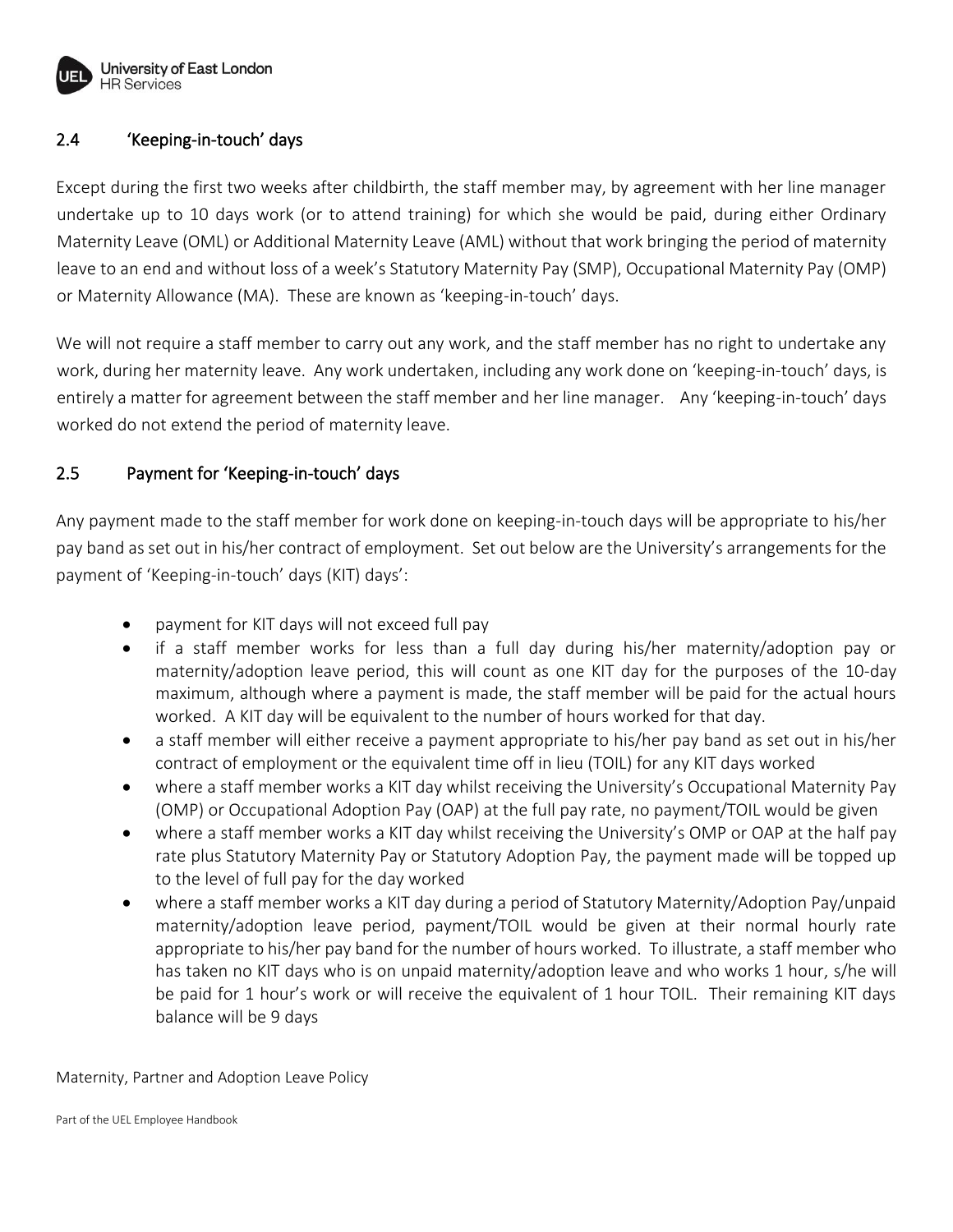

• KIT days will only be processed upon receipt by HR Services of the relevant authorisation (see Appendix E)

## 3. Maternity Pay

## 3.1 Statutory Maternity Pay

Staff members who are pregnant or who have just given birth are entitled to a maximum of 39 weeks Statutory Maternity Pay (SMP) if:

- they have worked for UEL for a continuous period of at least 26 weeks ending with the qualifying week – that is, the 15th week before the expected week of childbirth and are still employed during that week;
- their average weekly earnings in the eight weeks up to and including the qualifying week (or the equivalent period for monthly paid staff) have been at least equal to the lower earnings limit for National

Insurance contributions;

- they are still pregnant 11 weeks before the start of the expected week of childbirth (or has already given birth)
- they provide a MATB1 form stating their expected week of childbirth

#### 3.2 The rate of SMP

The first six weeks of SMP are paid at 90% of the staff member's average weekly earnings.

The remaining 33 weeks are paid at the lesser of the SMP standard rate or 90% of the staff member's average weekly earnings.

SMP is payable only when the staff member is not attending work. It cannot be paid over and above her normal salary. SMP is paid whether or not the staff member intends to return to work after maternity leave. As long as the staff member qualifies for SMP, she will receive SMP if she leaves before SMP starts or during the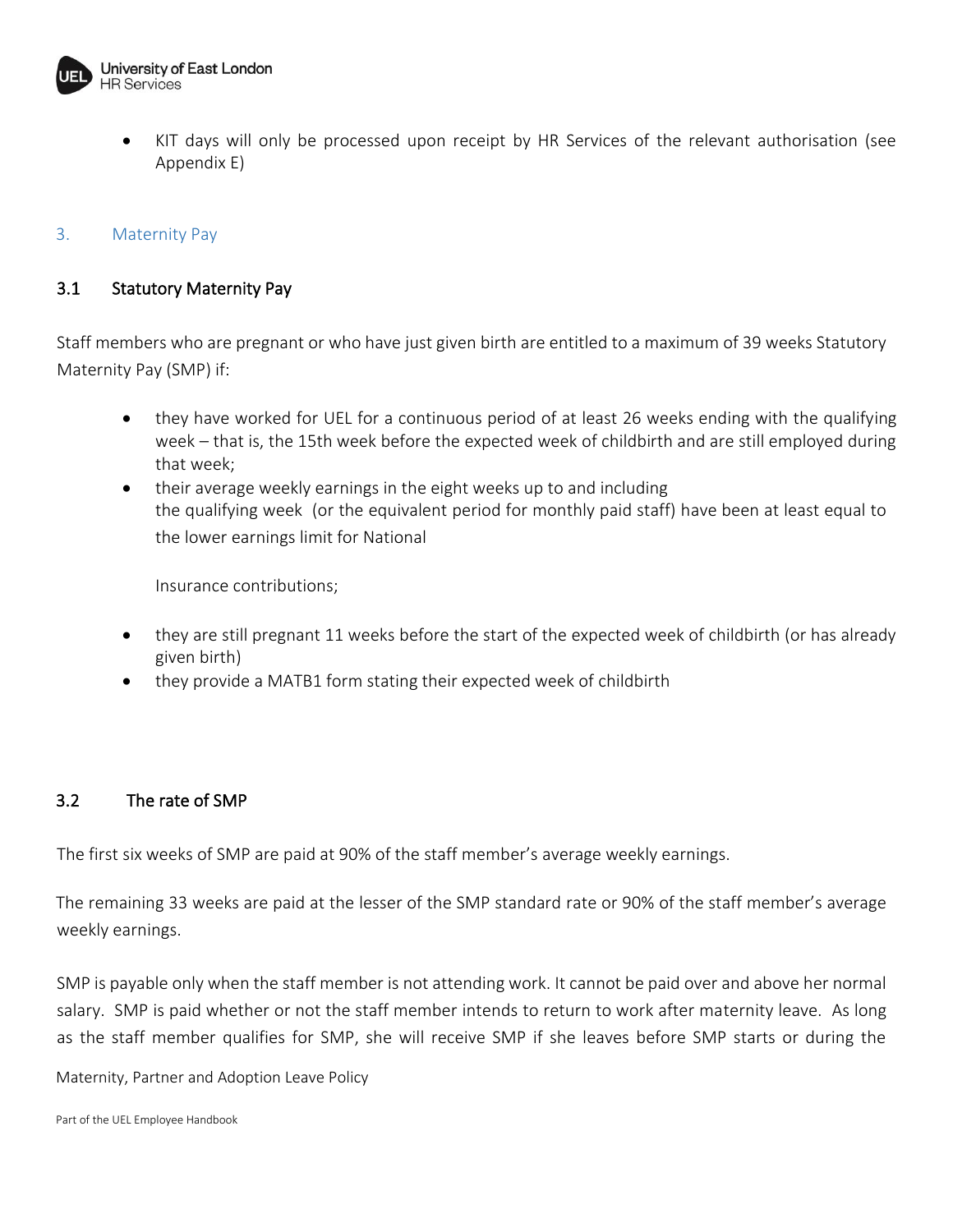

maternity pay period.

If a staff member is due to commence a second or third period of maternity leave, she may not be entitled to statutory maternity pay (SMP) if she has, within the last 12 months, returned to work following period of maternity leave during which she received SMP. HR Services will confirm eligibility to the staff member regarding such circumstances.

## 3.3 Occupational Maternity Pay

Staff members may also be entitled to UEL's occupational maternity pay (OMP). In order to qualify for it a staff member must:

- have completed at least 1 year's service at UEL at the 11th week before the expected week of childbirth; and
- state in writing that she intends to return to work after her confinement; and
- agree in writing to repay the full amount of occupational maternity pay received for the period of OML (less any entitlement to SMP) if she fails to return to work following maternity leave for a period of at least 13 weeks

A staff member who is eligible for occupational maternity pay (OMP) may receive:

- 18 weeks at full pay (this includes the entitlement to 6 weeks SMP at the 90% rate) and 21 weeks at the standard rate SMP; or
- 10 weeks full pay (this includes the entitlement to 6 weeks SMP at the 90% rate), 16 weeks half pay plus standard rate SMP (except where the half-pay and SMP or any other benefits exceed full pay) and the remaining 13 weeks at standard rate SMP

#### 3.4 Maternity Allowance

Staff members who do not qualify for SMP or OMP may be eligible for Maternity Allowance (MA) which is a state benefit. HR Services will complete the Department for Work and Pensions form SMP1 and send it to the staff member. Form SMP1 will help staff members to claim for MA from the Social Security/Job Centre plus offices.

4. Notification requirements

#### 4.1 Before the start of maternity leave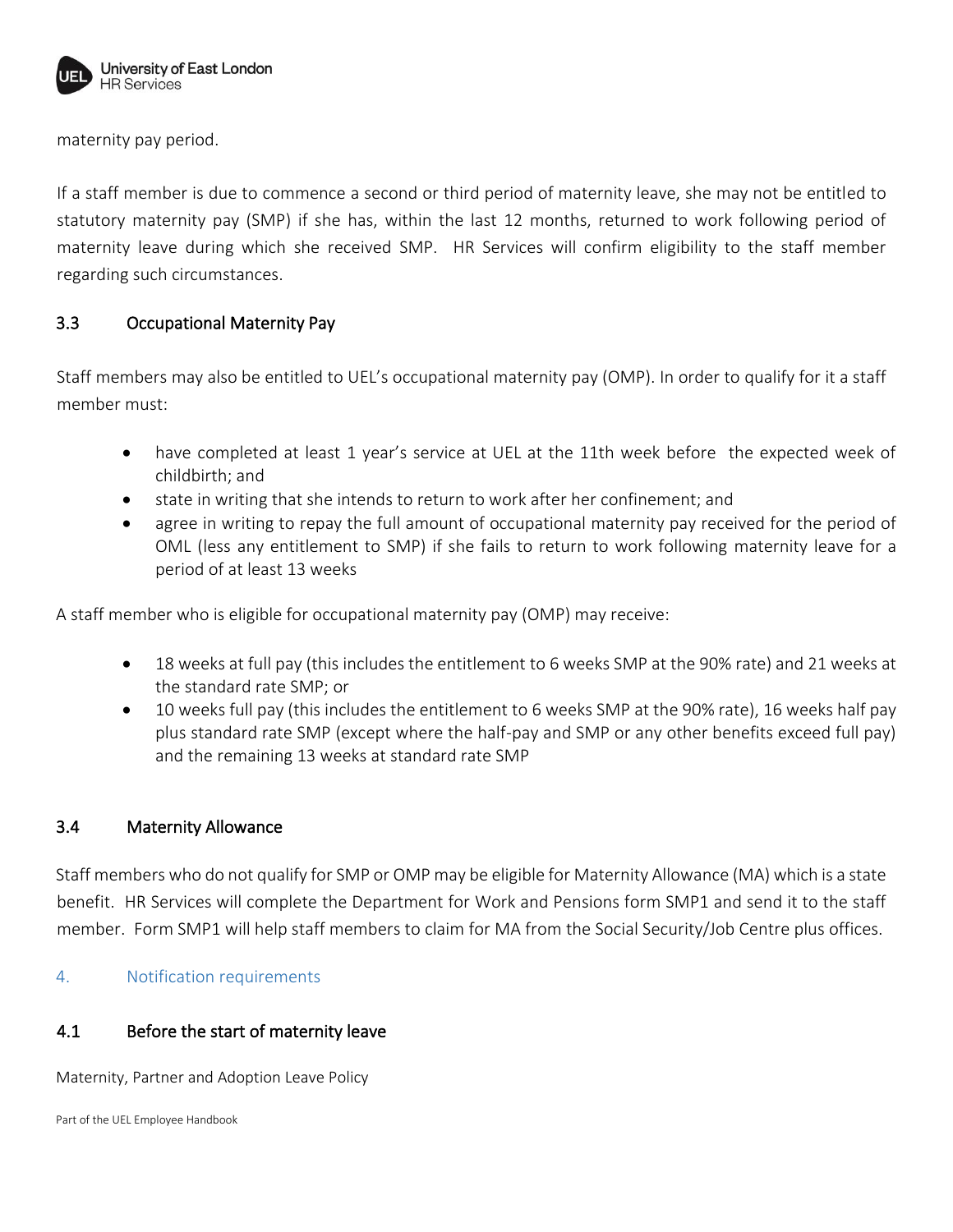

In order to assist UEL to discharge its responsibilities towards the health and safety of the pregnant staff member and her unborn child, the staff member should notify their line manager and HR Services in writing as early as possible in the pregnancy.

To claim maternity leave, a staff member must notify her manager, no later than the end of the 15th week before the expected week of childbirth or as soon as reasonable practicable. Her notice must:

- be in writing to line manager and/or nominated HR Business Partner
- confirm that she is pregnant
- confirm the expected week of childbirth (i.e. the week in which her baby is due)
- enclose form MAT B1 given to her by a registered general practitioner or registered midwife
- state the date when she wants her maternity leave to start or when her last day at work will be, which must be a date no earlier than the beginning of the 11th week before the expected week of childbirth

## 4.2 Before receiving maternity pay

For the purposes of claiming SMP and/or OMP, the staff member must give at least 28 days notice of the date she wishes to start receiving SMP and/or OMP if she has not already done so when giving the required notice for maternity leave. The notice must:

- be in writing
- provide medical evidence of the date her baby is due and, where appropriate, born (this will normally be a maternity certificate (form MAT B1)

Please note HR Services cannot start paying SMP and/or OMP until the maternity certificate has been received.

## 4.3 Notification by UEL

Once notification of the intended start of maternity leave has been received HR Services will notify the staff member of the date on which her leave will end, including the end date of AML and her entitlement to maternity pay within 28 days of the staff member's notification. If the staff member changes the date on which she wishes her leave to start UEL will notify her of the end date of her maternity leave within 28 days of receiving her notification.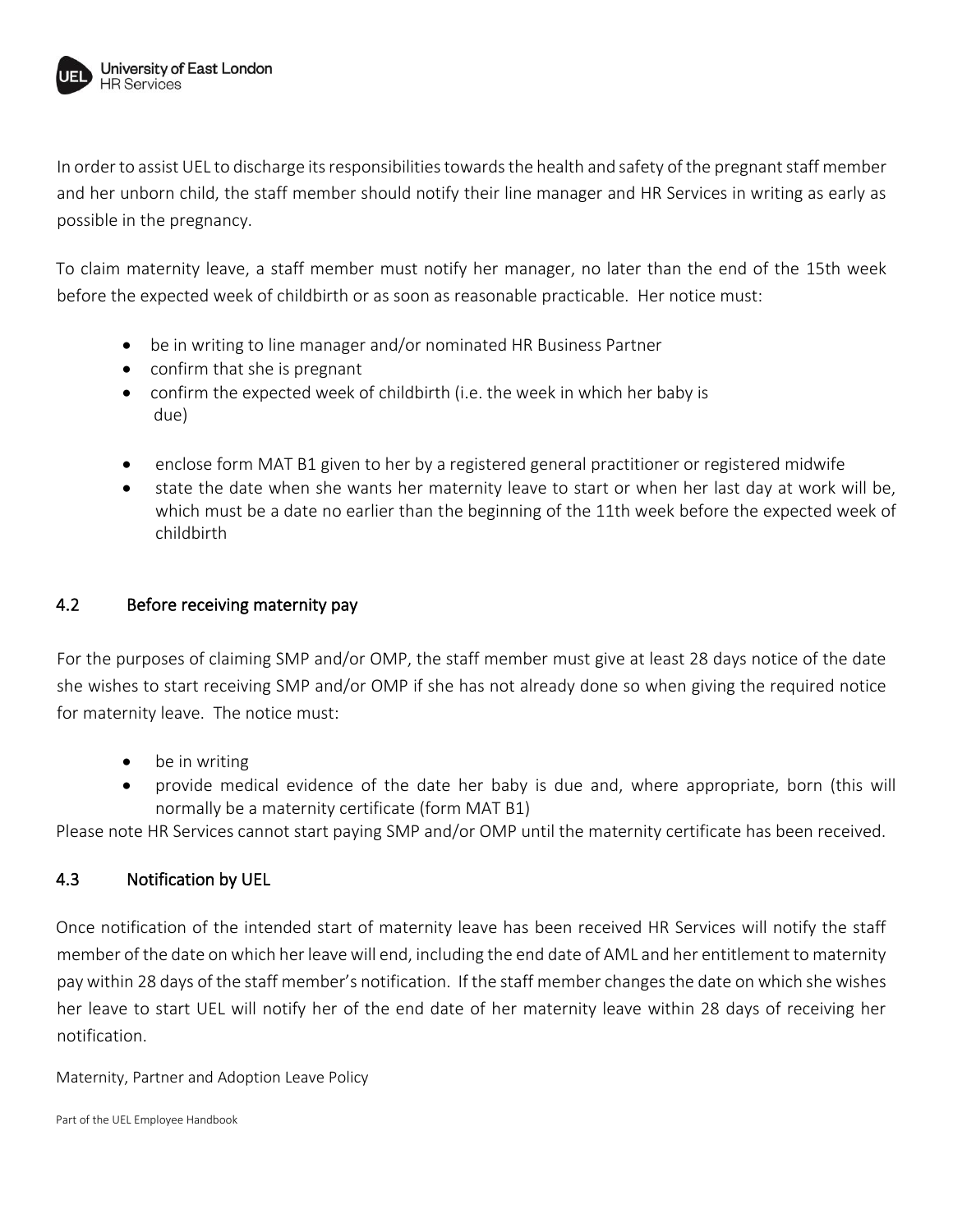

## 4.4 Failure to give the required notifications

Staff members who fail to give the required notifications stated above within the specified time limits may lose their rights to SMP and/or OMP and to start maternity

leave on their intended start date. The time limits can be extended only in circumstances where it was not reasonably practicable for the notification in question to have been given any earlier.

## 4.5 Changing of maternity leave dates

Once a staff member has notified her line manager and HR Services of her intended maternity leave start date, she may change this date as long as she notifies them, in writing, of the new start date by whichever is the earlier of:

- 28 days before the date she originally intended to start her leave; or
- 28 days before the new start date she wants to start her leave

Unless it is not reasonably practicable to do either of the above, the staff member must notify her line manager and HR Services as soon as reasonably practicable.

## 4.6 Returning early from OML and AML

If the staff member intends to return to work before the end of her OML and AML period, she may do so as long as she gives her line manager and HR Services 8 weeks notice, in writing, of the date of her return. If the staff member wishes to return to work earlier or attempts to return to work earlier than the end of her OML or AML without giving 8 weeks notice, UEL is entitled to postpone her return until the required 8 weeks notice is given in writing. If a staff member's return has been postponed under these circumstances, she will not be entitled to receive pay if she returns to work during the period of postponement.

Please note that due to health and safety reasons a staff member is not permitted to return to work within the first two weeks of giving birth.

#### 5. Returning to work after maternity leave

## 5.1 The right to return on the same terms and conditions of employment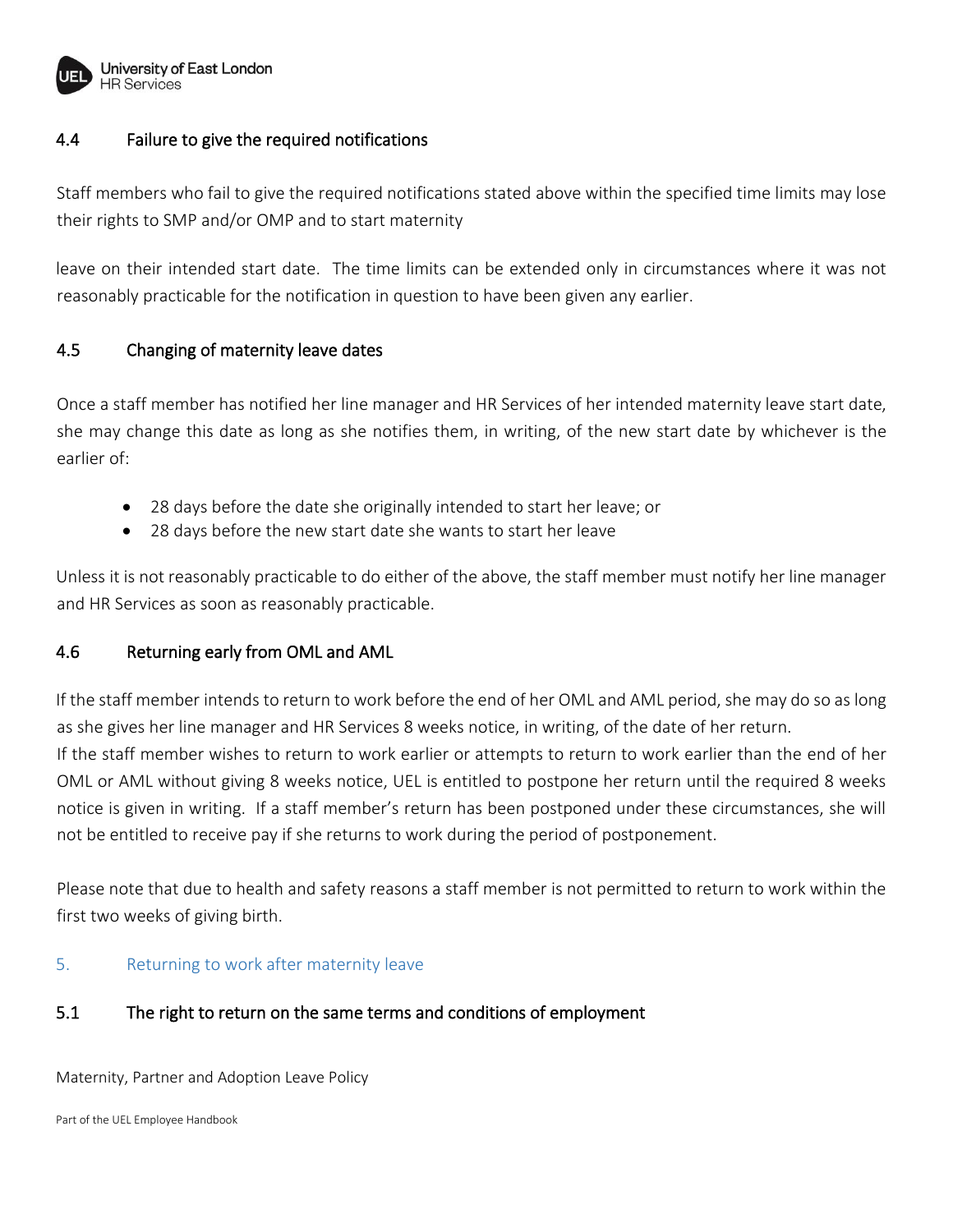

If a staff member returns to work following a period of OML or AML then she will normally return on the same terms and conditions, to the same job, on the same grade, working hours and pattern which applied before her maternity absence, unless a redundancy situation arises or there is some other reason why it is not reasonably practical to return to her original job e.g. reorganisation. In these circumstances she is entitled to be offered a suitable alternative vacancy, where one is available provided that (i) the work to be done in that post is both suitable and appropriate for her to do in the circumstances, and the capacity and place in which she is to be employed and (ii) the terms and conditions of her employment are not substantially less favourable to her than if she had continued to be employed under the original contract.

## 5.2 Returning to work later than previously notified

A staff member who wishes to return to work before the end of her maternity leave and has given UEL the proper notification as set out in 4.5 above, is entitled to change her mind. In these circumstances, the staff member is required to give UEL notice of this new, later date of return at least 8 weeks before the earlier date.

## 5.3 Resigning during or after maternity leave

A staff member who does not wish to return to work after her OML or AML must provide the notice of resignation required by her contract of employment. If a staff member resigns instead of taking maternity leave she forfeits her right to return to work at a later date.

If a staff member resigns before the date she has notified or before she has notified a date, she loses the right to maternity leave but will still be eligible for SMP if she is employed after the 15th week before the expected week of childbirth.

## 5.4 Returning to work on a part-time or job share basis

Staff members do not have an automatic right to return to work on a part-time or job share basis. UEL will, however, take all reasonable steps consistent with legislative and operational requirements to support the needs of staff members with regards to flexible working arrangements.

Staff members should discuss any intended changes to working hours and pattern informally with their line managers at any time before making a formal application. Please see our [Flexible Employment Policy.](https://uelac.sharepoint.com/sites/hr/Shared%20Documents/Forms/AllItems.aspx?id=%2Fsites%2Fhr%2FShared%20Documents%2FPolicies%202020%2Fflexworking%2Epdf&parent=%2Fsites%2Fhr%2FShared%20Documents%2FPolicies%202020)

#### 6. Transfer of Maternity Leave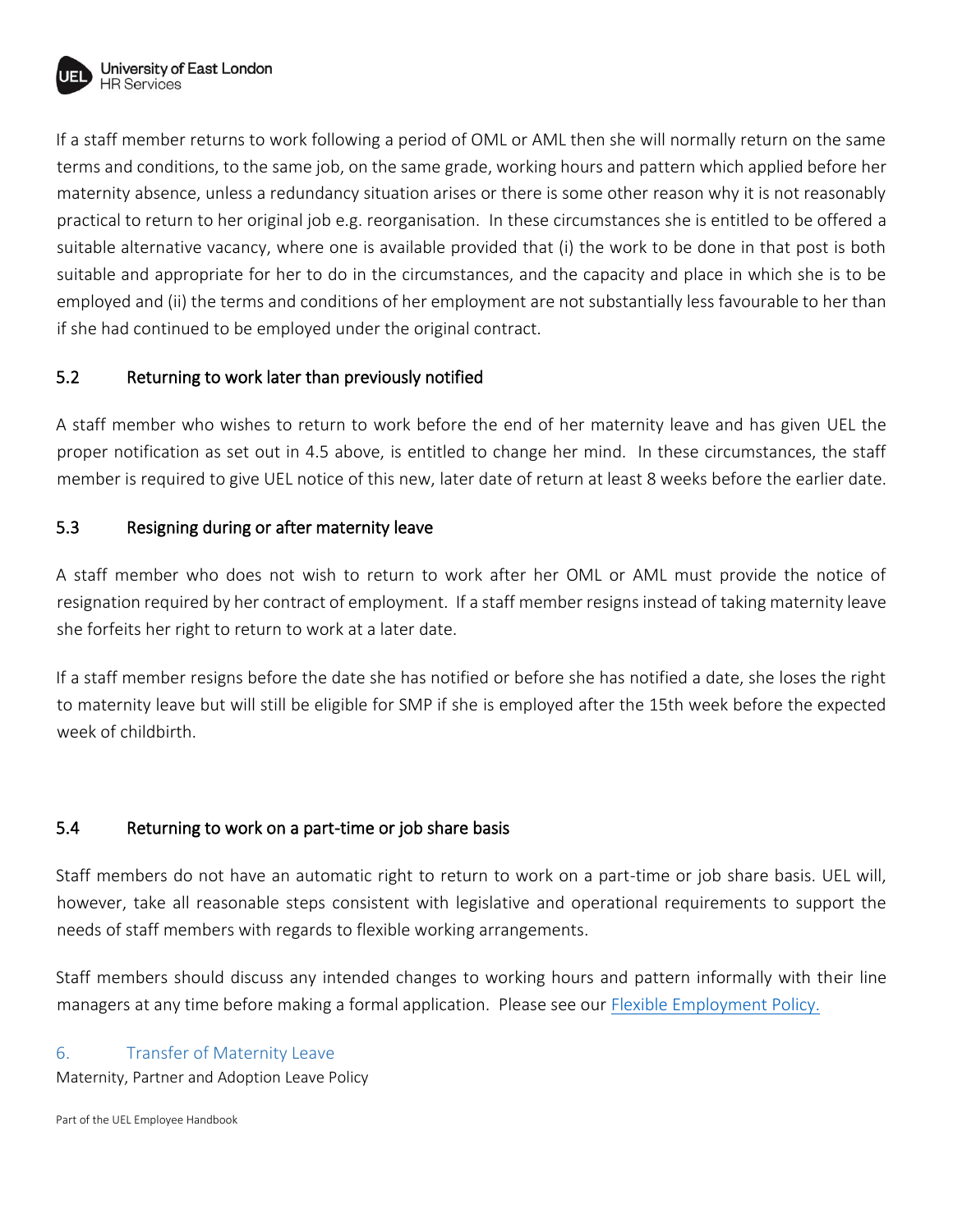

## 6.1 Shared parental leave

Shared parental leave enables staff members to commit to ending their maternity leave and pay at a future date, and to share the untaken balance of leave and pay as shared parental leave and pay with their partner, or to return to work early from maternity leave and opt in to shared parental leave and pay at a later date.

Staff members can refer to UEL's policy on Shared Parental Leave and Pay, where they will find full details of the eligibility requirements, as well as instructions as to how the staff member's maternity leave can be curtailed. To find out more about how HM government Shared Parental Leave Scheme works please visit [https://sharedparentalleave.campaign.gov.uk/.](https://sharedparentalleave.campaign.gov.uk/)

## 7. Leave entitlements during Maternity Leave

## 7.1 Annual Leave Entitlement during Maternity Leave

Annual leave is unaffected by OML and AML and continues to accrue normally. A staff member cannot take annual leave during her maternity leave, but subject to the leave policy arrangements, annual leave can be taken immediately before or after maternity leave.

## 7.2 Bank/Public Holidays and University Closure Days

In addition to annual leave in 7.1 above, a staff member continues to accrue any entitlement to bank holidays and UEL closure days that fall during the period of OML and AML.

A compensatory day will be given for each bank holiday/UEL closure day that occurs (or for part time staff, the number of bank holidays/UEL closure days that the staff member would have received had she not been on maternity leave). These compensatory days must be taken immediately after the staff member maternity leave and before her return to work.

#### 8. Sick Leave

Maternity leave will not be treated as sick leave and will not therefore, be taken into account for the calculation of sick leave entitlement.

If a pregnant staff member is absent from work due to illness unrelated to her pregnancy she will normally be able to take sick leave until she starts her maternity leave. The normal rules relating to notification procedures,

Maternity, Partner and Adoption Leave Policy

Part of the UEL Employee Handbook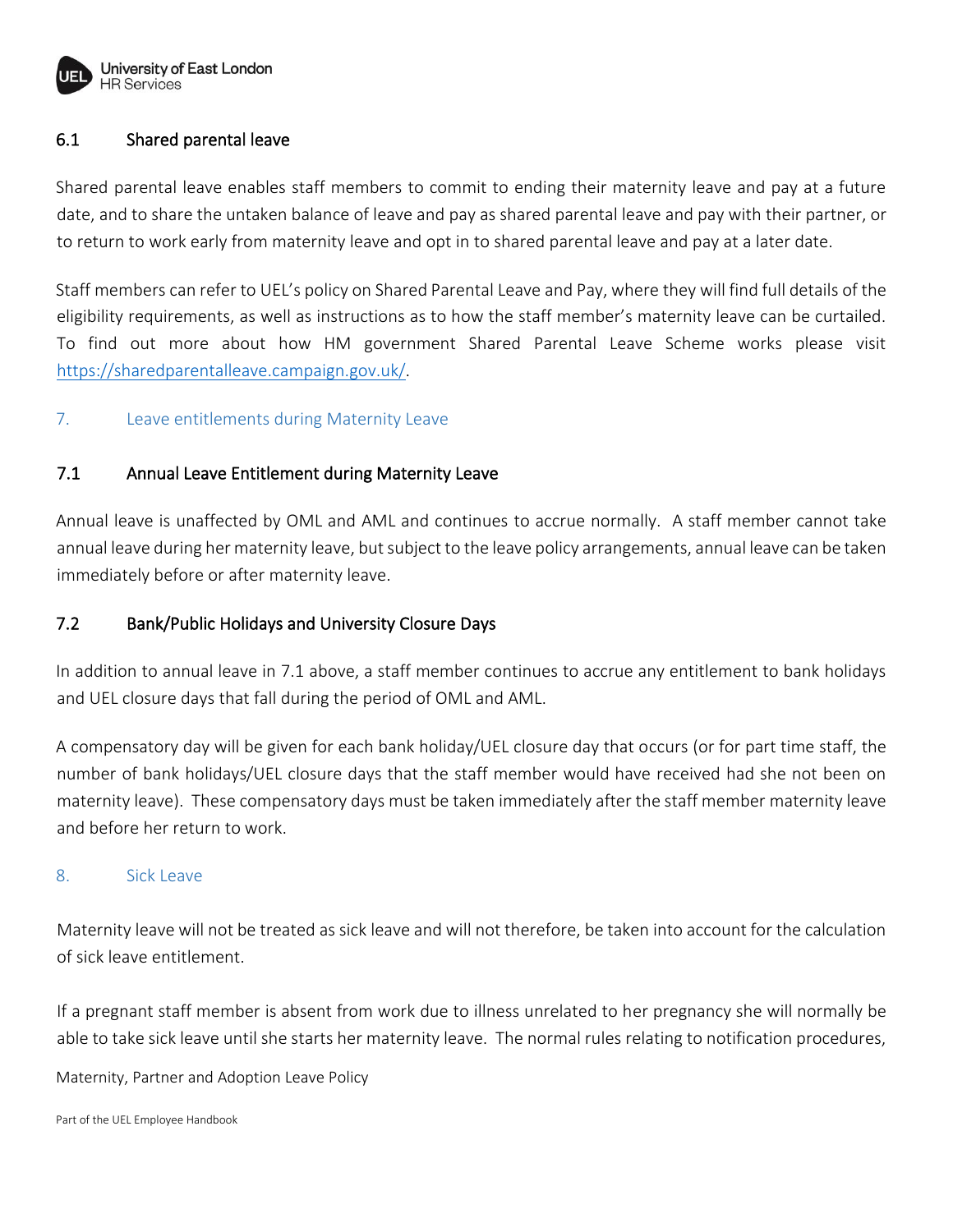

fit notes, sick leave and sick pay entitlements in accordance with the requirements of our Code of Practice on the Management of Sickness Absence apply.

UEL reserves the right to automatically start a staff member's maternity leave if she is absent from work for a pregnancy related illness during the four weeks before her expected week of childbirth, regardless of her notified date of intention to start maternity leave. In such instances the maternity leave period will start on the day after the first day of absence following the beginning of the fourth week before the expected week of childbirth. This applies even if the day of absence is before the notified date of the staff member's intention to start her maternity leave.

If the staff member is required by UEL to start her maternity leave then her entitlement to sick leave will cease and she will be transferred over to maternity pay, providing that she has qualified for it.

If a staff member is unable to return to work at the end of her ordinary or additional maternity leave due to illness, the normal contractual arrangements for sickness absence will apply.

## 9. Dismissal on grounds of maternity

A staff member has the right not to be dismissed, treated unfairly or unlawfully discriminated against for any reason connected with her pregnancy or maternity leave. This right applies regardless of her length of service.

If a staff member is dismissed on grounds unrelated to her pregnancy or maternity leave before the date she has notified or before she has notified a date, she loses the right to maternity leave but will still be eligible for SMP if she is employed after the 15th week before the expected week of childbirth.

#### 10. Recourse to Grievance Procedure

If a staff member is dissatisfied with any decision made in respect to their maternity, paternity or adoption rights they may use our [Staff Grievance Procedure.](https://uelac.sharepoint.com/sites/hr/Shared%20Documents/Forms/AllItems.aspx?id=%2Fsites%2Fhr%2FShared%20Documents%2FPolicies%202020%2FGrievance%20Procedure%20Nov%2019%2Epdf&parent=%2Fsites%2Fhr%2FShared%20Documents%2FPolicies%202020)

#### 11. Other leave entitlements

#### 11.1 Parental Leave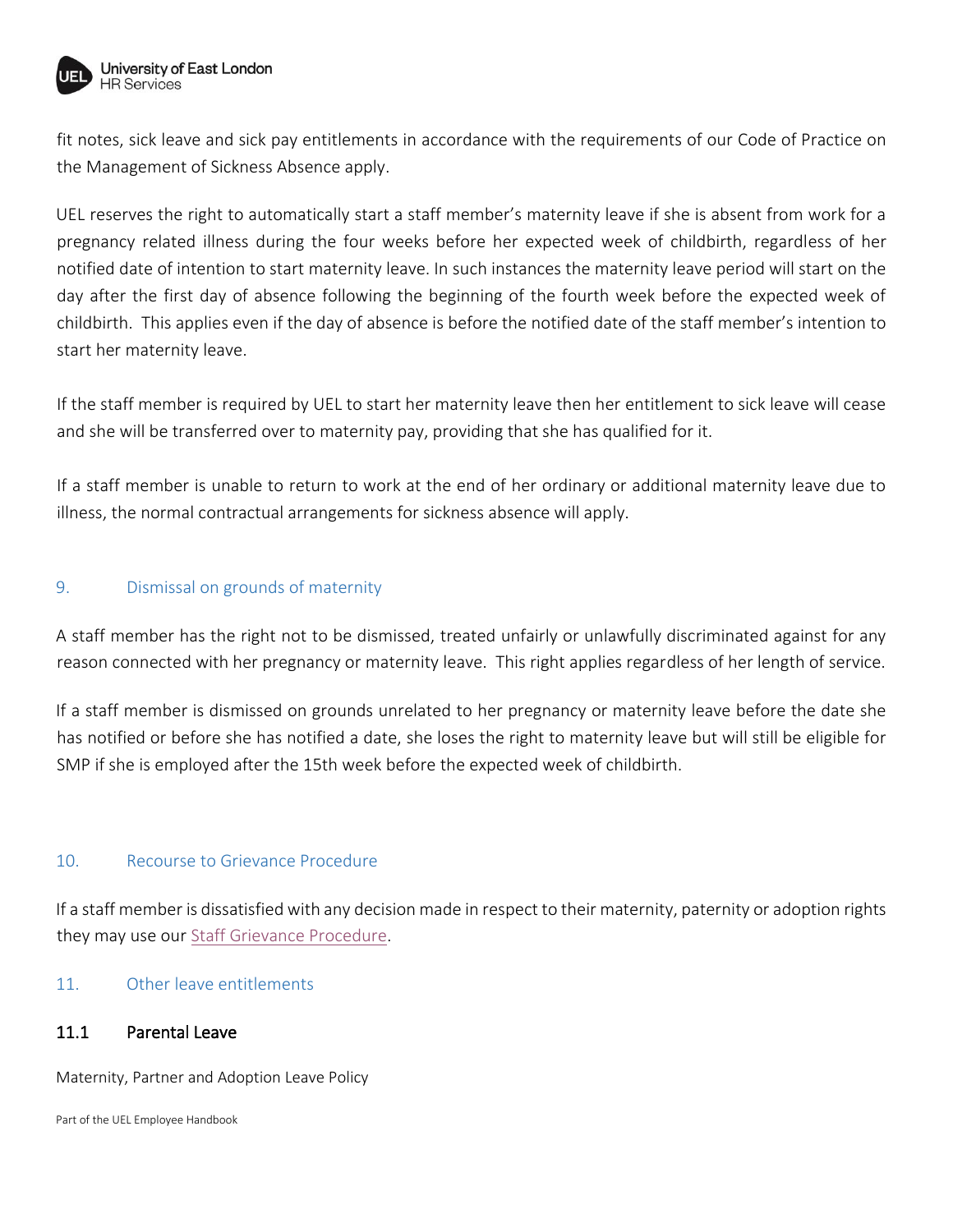

Female staff members who have completed one year's service with UEL may apply to take up to 4 weeks' additional unpaid leave at the end of their OML and/or AML. Likewise, fathers may apply to take parental leave at the end of paternity leave. Staff members may apply to take parental leave at the same time when they notify UEL of their pregnancy and maternity leave start date. Otherwise, the staff member is required to give at least 21 days notice before they can take parental leave. The request needs to be in writing addressed to their line manager and HR Services. Please see our Flexible Employment Policy.

## 11.2 Time off for dependants

All staff members are entitled to take a reasonable amount of unpaid time off work to deal with an emergency or unexpected situation involving a dependant. A dependant can include the husband, the wife or partner, child or parent of the staff member. It also includes someone who lives in the same household as a member of the family. For example, this could be an elderly aunt or grandparent. It does not include tenants or boarders living in the family home, or someone who lives in the household as an employee, such as a live-in housekeeper. Please see our Flexible Employment Policy.

## 12. Ordinary Spouse or Partner leave

## 12.1 Entitlement

Staff members who are the biological father, mother's husband or partner or the adoptive parent's partner, and who will have or expect to have responsibility for the upbringing of a child may, subject to the requirements below, be entitled to two weeks paid spouse or partner leave at full pay following the birth or adoption of a child. This entitlement subsumes the right to two weeks Statutory Paternity Pay.

To receive SPP and the University's Occupational Spouse or Partner Pay you must:

- be continuously employed by UEL during the pregnancy for
	- 26 weeks ending with the 15th week before the baby is due (the 'qualifying week'); and
	- from the 15th week before the baby is due up to the date of birth
- have average earnings over a set period above a set amount which is at or above the Lower Earnings limit for National Insurance purposes which applies at the end of the 15th week before the week the baby is due – HR Services will advise you of this

Spouse or partner leave can be taken from the date of the birth or up to eight weeks from the birth and can be taken in blocks of one or two weeks. There is no additional leave for multiple births.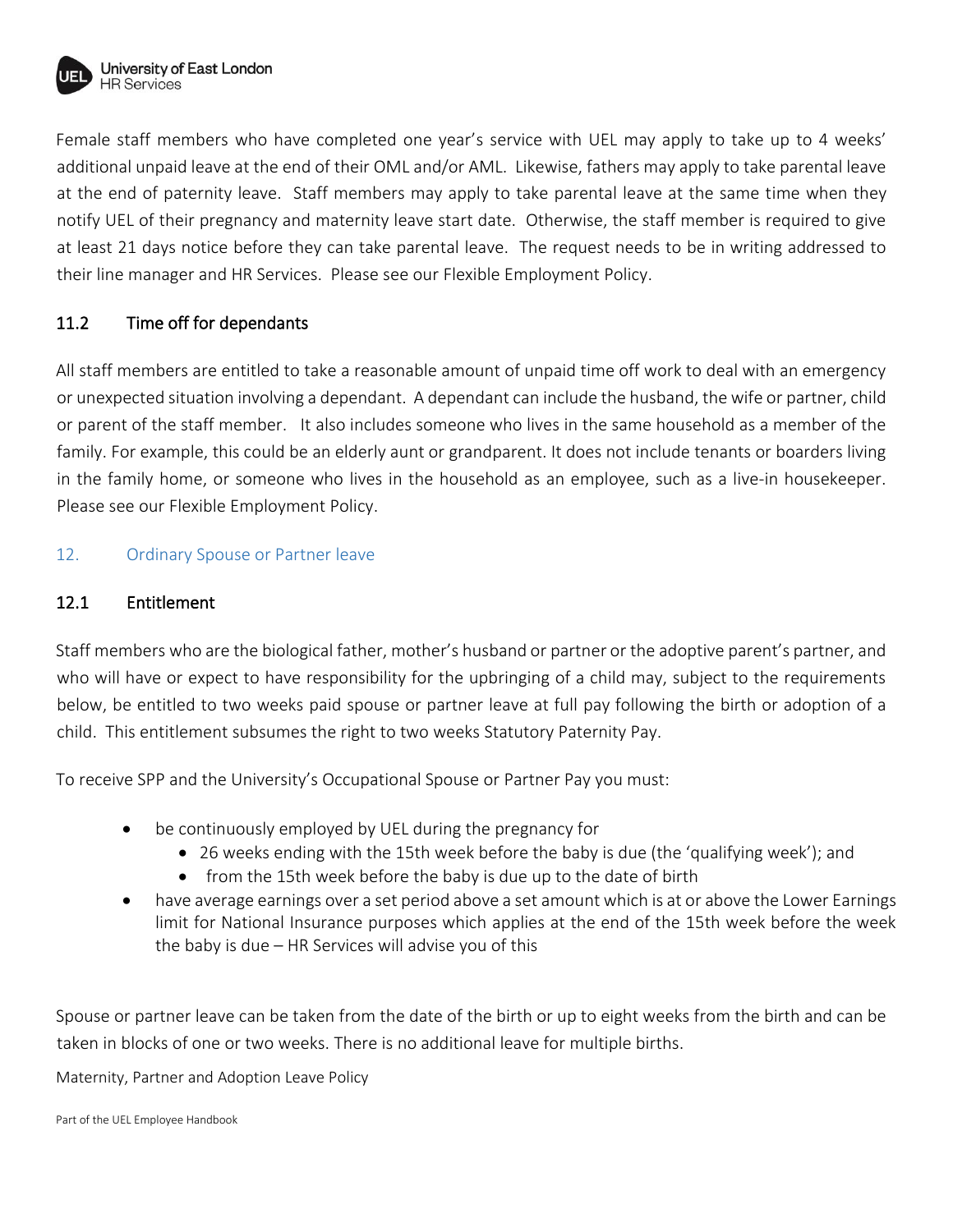

## 12.2 Notification

Staff members must provide written notification to their line manager and HR Services at least 15 weeks before the EWC or within 7 days of being matched if adopting, of their intention to take spouse or partner leave, whether they wish to take one or two weeks' leave and the date on which they intend to start leave.

Staff members will be able to change their mind about the date on which they want their leave to start provided they inform their line manager and HR Services 28 days in advance (unless not reasonably practical).

#### 12.3 Self-certificate

Staff members wishing to take spouse or partner leave will have to complete a self-certificate as evidence of their entitlement to spouse or partner leave pay. The self-certificate will include a declaration that the staff member meets the eligibility conditions and provides the information specified above as part of the notice requirements.

#### 13. Adoption Leave

#### 13.1 Entitlement

Staff members who are intending to adopt a child may be entitled to up to 52 weeks Adoption Leave. This is made up of 26 weeks Ordinary Adoption Leave (OAL), normally paid, followed by 26 weeks Additional Adoption Leave (AAL) (some of which may be unpaid) by a UK Adoption Agency. This leave can be taken by either of the adoptive parents.

To qualify for adoption leave, the staff member must be newly matched with a child for adoption and have worked continuously for UEL for 26 weeks leading into the week in which they are notified of being matched with a child for adoption.

Where both adoptive parents work for the same employer only one is entitled to adoption leave – the other adoptive parent is entitled to spouse or partner leave (see Ordinary spouse or partner leave above).

#### 13.2 Statutory Adoption Pay

During their adoption leave most staff members will be entitled to Statutory Adoption Pay (SAP) which will be paid for 39 weeks at the standard rate.

Maternity, Partner and Adoption Leave Policy

Part of the UEL Employee Handbook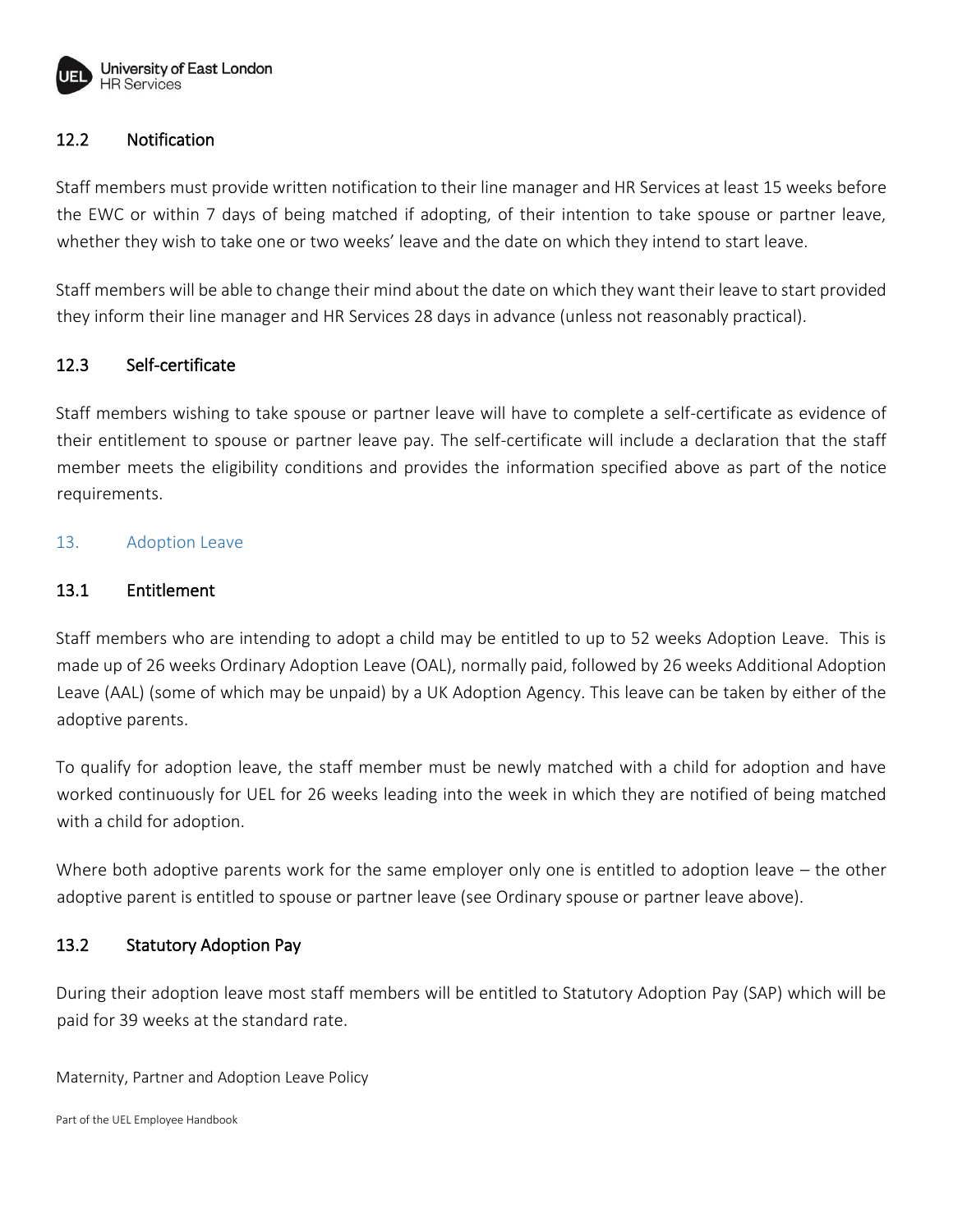

Staff members who qualify for adoption leave will also qualify for SAP provided that they have average weekly earnings below the Lower Earnings Limit for NI contributions. Staff members in low-income families may be able to seek financial support form Local Authorities and may be entitled to Tax and Council Tax Credits.

## 13.3 Occupational Adoption Pay

Staff members may be entitled to Occupational Adoption Pay (OAP). To qualify for occupational adoption pay they must:

- have completed at least 1 year's service up to the week of being notified of the match; and
- state in writing that they intend to return to work after their adoption leave; and
- agree in writing to repay the full amount of OAP received for the period of OAL (less any entitlement to SAP) if they fail to return to work following adoption leave for a period of at least 13 weeks

Subject to the above staff members will receive OAP as follows:

- 18 weeks at full pay plus 21 weeks at standard rate SAP; or
- 10 weeks at full pay, 16 weeks at half pay plus standard rate SAP and the remaining 13 weeks at standard rate SAP

The date and method of payment of OAP will be the same as for maternity pay. The same provisions regarding incremental rises, pay awards, annual leave will apply and pensions will apply. Adoption leave will not be treated as sick leave and will not be counted towards entitlements to sick leave.

## 13.4 Notification

An adoptive parent must give written notification to their line manager and HR Services within 7 days of being notified by their adoption agency that they have been matched with a child for adoption, unless this is not reasonably practical. They will need to state when the child is expected to be placed with them and when they want their adoption leave to start.

An adoptive parent can choose to start their leave from the date of the child's placement (whether this is earlier or later than expected) or from a fixed date which can be up to 14 days before the expected date of placement but no later than the expected date of placement.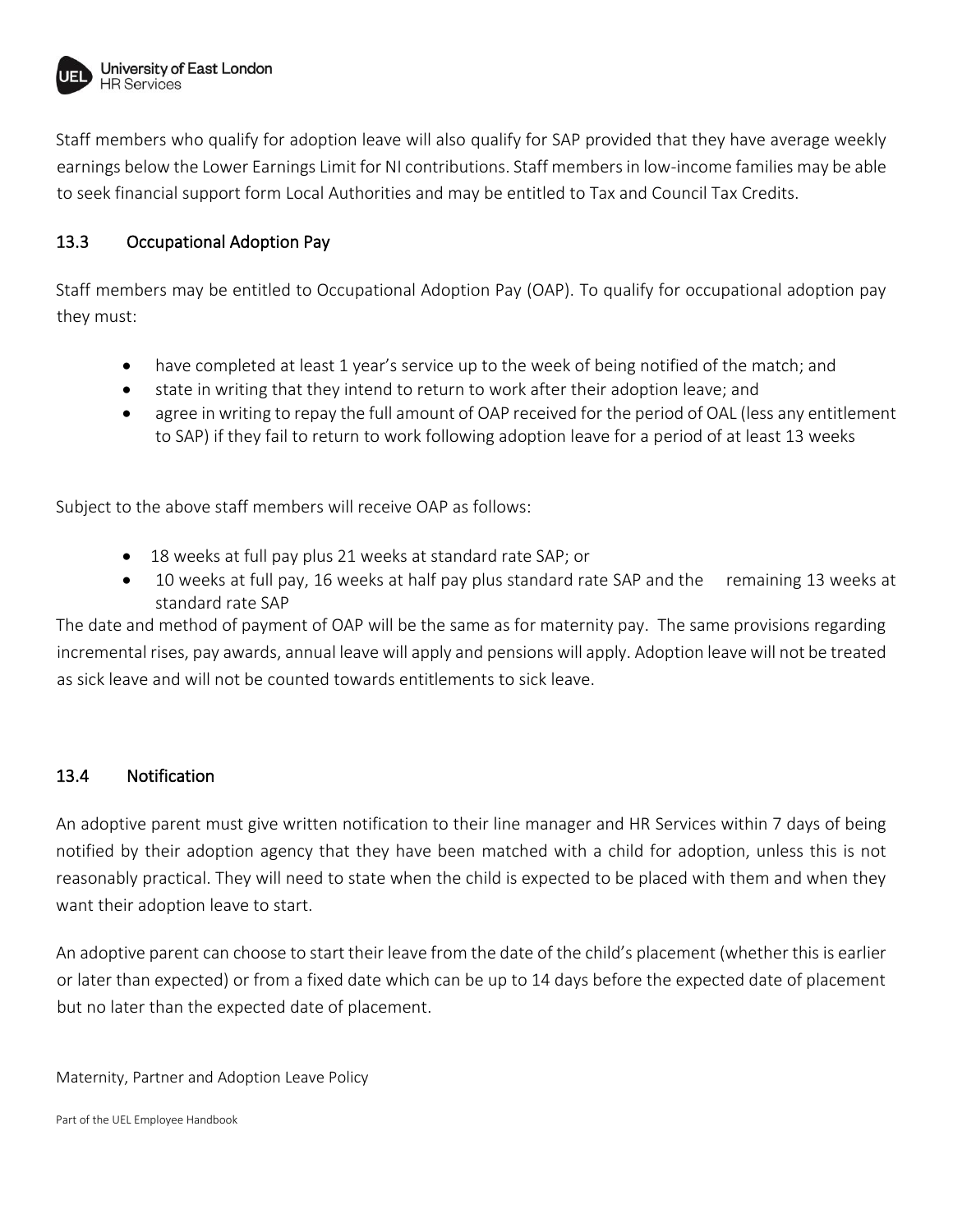

Adopters may change the date on which they wish to start leave providing they give written notification to their line manager and HR Services at least 28 days in advance (unless it is not reasonably practical to do so). They will have to notify UEL of the date they expect any payments of SAP or OAP to start at least 28 days in advance unless this is not reasonably practical.

A staff member must give at least 8 weeks written notice to their line manager and HR Services if they intend to return before the end of the full leave entitlement.

## 13.5 Notification by UEL

Once written notification has been received, HR Services will notify the staff member in writing of his or her entitlements to adoption pay and leave and of the date his or her adoption leave will end within 28 days of the staff member's notification.

## 13.6 Documentary evidence to demonstrate eligibility for SAP

To demonstrate their eligibility for SAP, Staff members will need to provide documentary evidence – a "matching certificate" from their adoption agency as evidence of their entitlement to SAP or OAP and adoption leave. The matching certificate should include basic information on matching and expected placement dates and name and address of the adoption agency. Staff members will also need to declare in writing that they have chosen to receive SAP rather than Statutory Paternity Pay (SPP).

## 13.7 Maintaining contact during the adoption leave period

The staff member's line manager will maintain reasonable contact with the staff member from time to time during his or her adoption leave. This may be to discuss the staff member's plans to return to work, to discuss any special arrangements to be made or training to be given to ease his or her return to work or simply to keep the staff member informed and update him or her on future developments at work during his or her absence.

## 13.8 'Keeping-in-touch' days

The staff member may, by agreement with his or her line manager undertake up to 10 days work (or to attend training) for which he or she would be paid, during either OAL or AAL without that work bringing the period of adoption leave to an end and without loss of a week's SAP or OAP. These are known as 'keeping-in-touch' days.

Maternity, Partner and Adoption Leave Policy We will not require a staff member to carry out any work, and the staff member has no right to undertake any work, during his or her adoption leave. Any work undertaken, including any work done on keeping-in-touch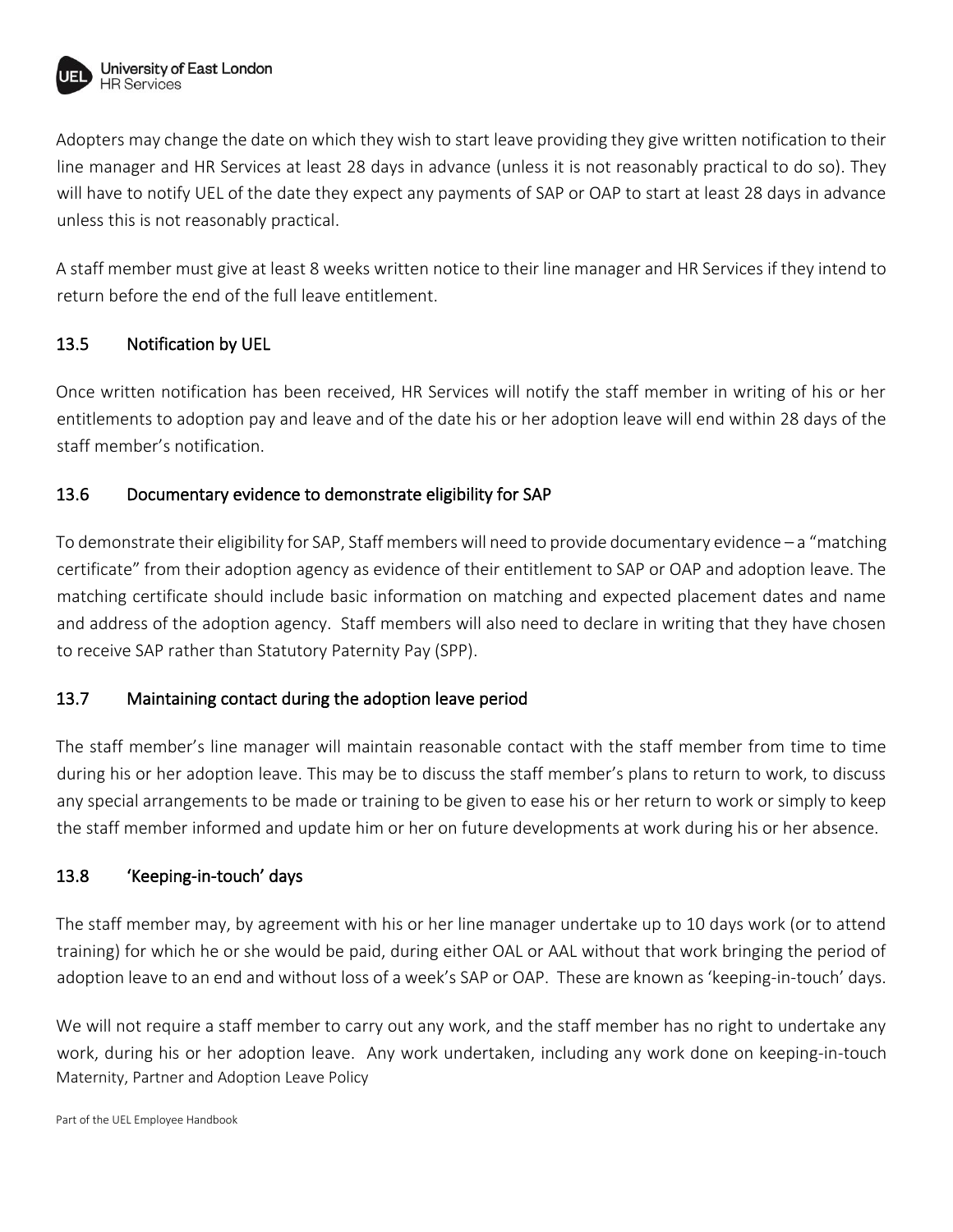

days, is entirely a matter for agreement between the staff member and his or her line manager. Any payment made to the staff member for work done on keeping-in-touch days will be commensurate with his or her grade and post as prescribed in the staff member's contract of employment. Any keeping-in-touch days worked do not extend the period of adoption leave.

## 13.9 Annual Leave

Annual leave is unaffected by OAL and AAL and continues to accrue normally. A staff member cannot take annual leave during her maternity leave, but subject to the leave policy arrangements, annual leave can be taken immediately before or after maternity leave.

## 13.10 Return to work after adoption leave

Staff members are entitled to return to the same job if they return after ordinary adoption leave. If they return during or after additional adoption leave they will be entitled to return to the same job or if that is not reasonably practical to a suitable alternative post on terms and conditions no less favourable.

Staff members also have statutory protection in regard to any detriment or dismissal in connection with adoption leave.

## 14. Additional spouse, partner or adoption leave and pay

## 14.1 Entitlement

Staff members who are eligible will be entitled to take up to 26 weeks' additional leave to care for a child under the age of one if the child's mother, or - in the case of adoptions, primary adopter - returns to work without exercising their full entitlement to maternity leave. Leave can only be taken once the mother has returned to work and the child is over 20 weeks old or the child has been with its adoptive parents for 20 weeks.

To be eligible for additional spouse, partner or adoption leave (ASPAL) you must:

- be continuously employed by UEL for at least 26 weeks ending with the relevant week and remain in employment until you start your ASPAL. In the case of birth the relevant week is 15th week before the baby is due and in adoption it is the week that the adopter is matched with the child for adoption
- be taking time off work to care for your child during your partner's 39 week statutory maternity pay (SMP), maternity allowance or statutory adoption pay. The child's mother or - in the case of adoptions, primary adopter - must have returned to work.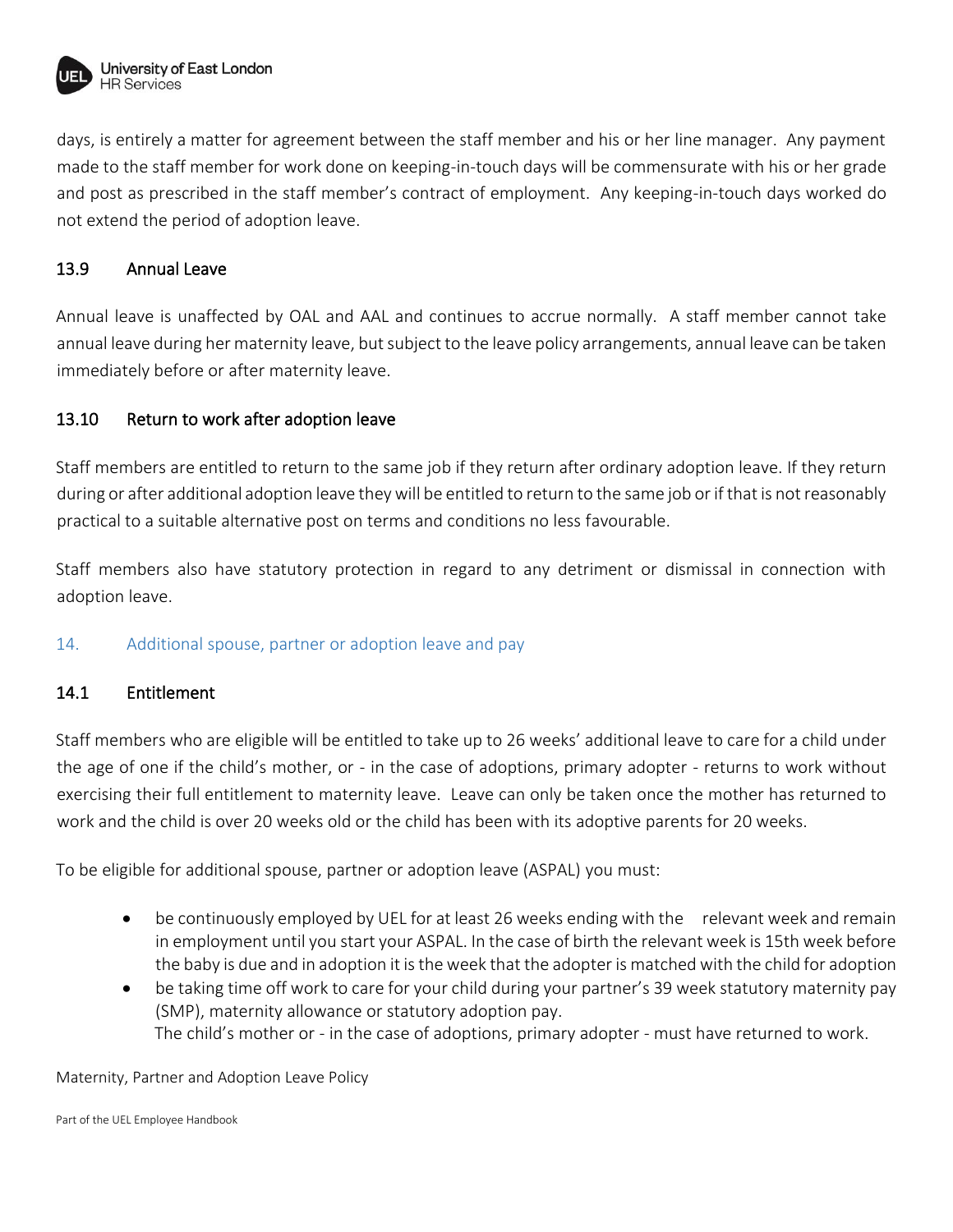

## 14.2 Additional spouse, partner or adoption pay (ASPAP)

To be eligible for additional spouse, partner or adoption pay (ASPAP) you must meet the following conditions:

- have average earnings over a set period above a set amount which is at or above the Lower Earnings limit for National Insurance purposes which applies at during the eight weeks prior to the relevant week. That is eight weeks ending with the 15th week before the week the baby is due in the case of birth or the eight weeks ending with the week of matching for adoption; HR Services will advise you of that
- be taking time off work to care for your child during your partner's 39 week statutory maternity pay (SMP), maternity allowance or statutory adoption pay
- your partner has returned to work
- there is at least two weeks of the mother's or adopter's SMP or maternity allowance period remaining

ASAP will be paid at the standard rate of Statutory Maternity Pay for the remainder of the 39 week SMP period. It will be unpaid for the remaining period of ASPAL.

Example: A staff member's partner returns to work at the end of the 23rd week of the SMP period. The staff member commences ASPAL and ASPAP at the start of the 24th week of the SMP period and will be taking 26 weeks' ASPAL in total. He or she will be entitled to be paid at the standard SMP rate for 16 weeks with the remaining 10 weeks being unpaid.

#### 14.3 Notification

Staff members wishing to take ASPAL must provide written notification to their line manager and HR Services at least eight weeks before their intention to take ASPAL and must state how much leave they wish to take and the date on which they intend to start and finish ASPAL. HR Services will confirm entitlement within four weeks.

Staff members will be able to change their mind about the date on which they want their leave to start, provided they inform their line manager and HR Services at least six weeks before the original start date and the new start date. If staff provide less than six weeks notice and it is not reasonably practical to accommodate the change the ASPAL will start on the previously notified start date or will be deferred until the six weeks' notice is given.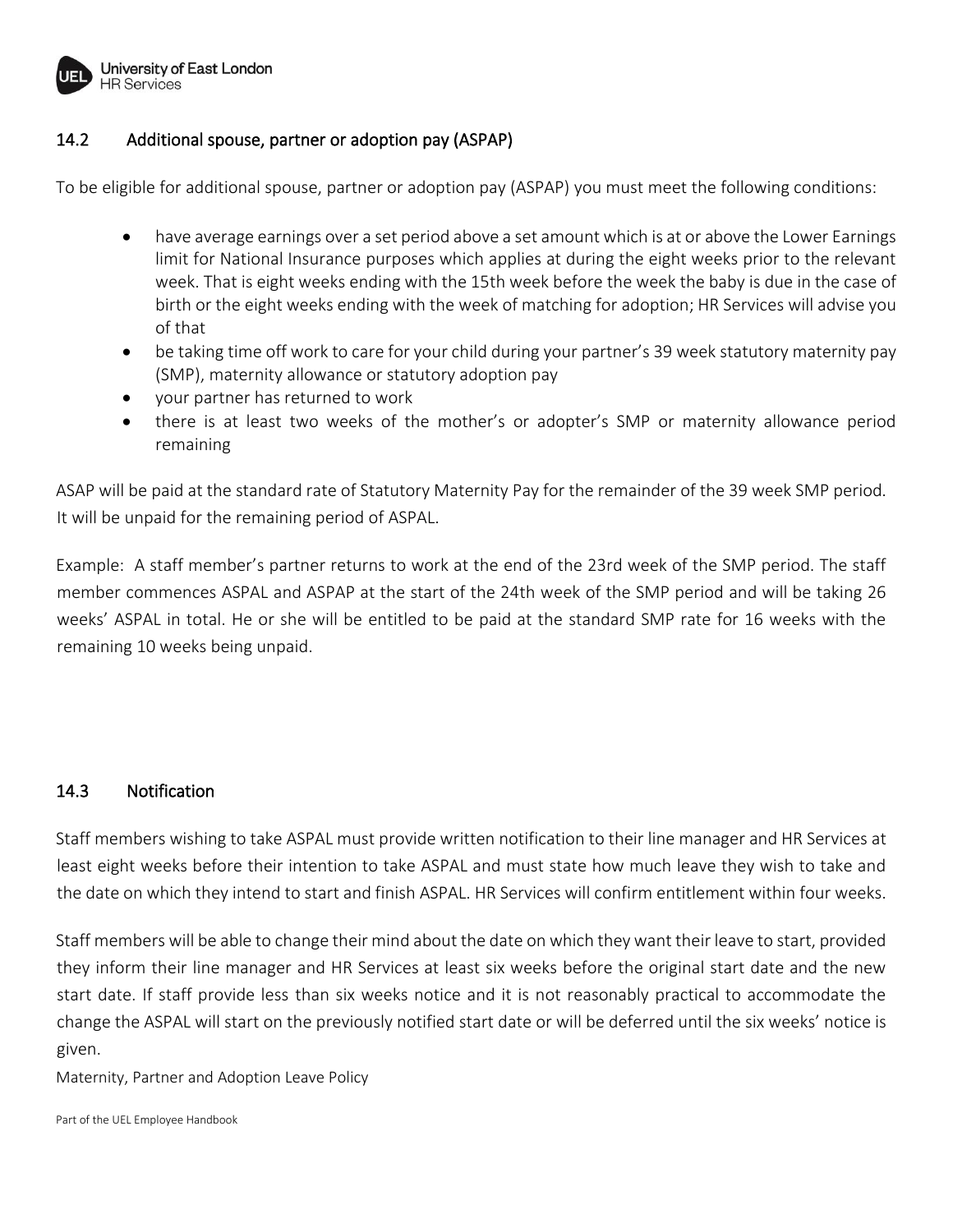

If a staff member on ASPAL wishes to return from leave earlier than originally notified, he or she must give at least six weeks notice before the new return date. In the case of notice of less than six weeks and where it is not possible to accommodate the change UEL may postpone the staff member's return to work until full notice is given.

## 14.4 Declaration

Both the mother, or in the case of adoptions, the primary adopter, and staff member wishing to take ASPAL will be required to provide a signed declaration in the form of a self-certificate as evidence of their entitlement to ASPAL. The information to be provided on the self-certificate will be as follows:

- declaration that the staff member is the biological father or the husband, civil partner or partner of the mother or primary adopter and he or she is taking leave for the purposes of caring for the child
- expected week of child birth or placement, if adoption applies
- child's date of birth
- date staff member wishes to start ASPAL
- date staff member wishes to return from ASPAL
- name and full address of the mother or primary adopter
- mother or primary adopter's National Insurance number
- date the mother or primary adopter intends to return to work

To be eligible for ASPAP the following must be provided:

- date mother or primary adopter's statutory, maternity allowance or adoption pay period began
- date ASPAP is expected to begin
- date ASPAP is expected to stop

It is the responsibility of the staff member to inform UEL if he or she is no longer eligible for ASAPL or ASPAP due, for example, to a change in the staff member's or family circumstances.

## 14.5 Returning to work after ASPAL

A member of staff returning from a single period of ASPAL lasting 26 weeks or less is entitled to return to the same job as he or she was employed in before his or her absence. Where the member of staff takes a longer period of leave or two or more consecutive periods of ASPAL he or she is entitled to return to the same job unless this is not practicable, in which case he or she is entitled to return to a suitable alternative job.

## 14.6 'Keeping in touch' days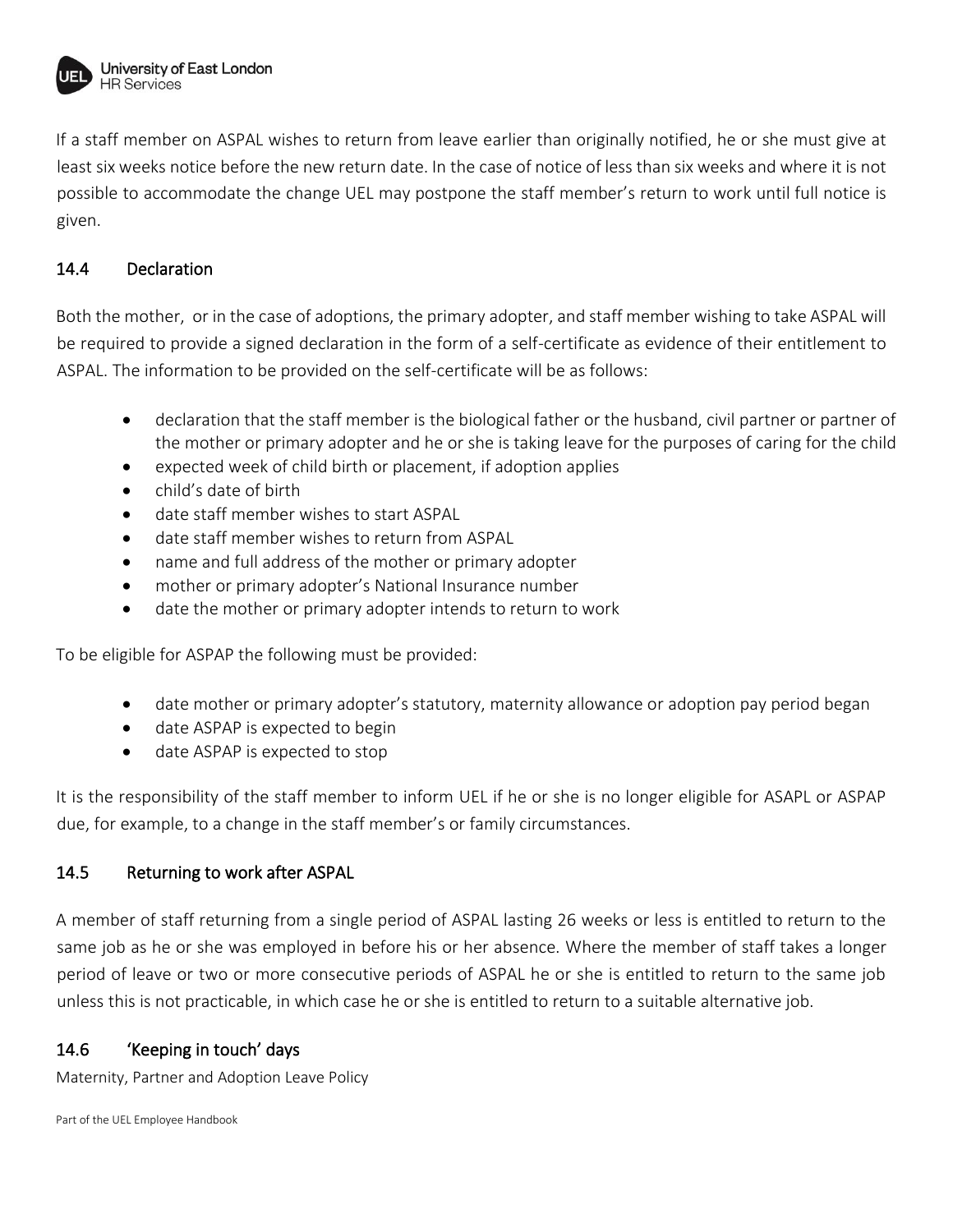

During a period of ASPAL the staff member will be entitled to work or undertake training of up to 10 days without loss of ASPP and without bringing the period of ASPAL to an end.

Where a staff member works a KIT day during a period of ASPAP or unpaid ASPAL, payment or TOIL would be given at their normal hourly rate appropriate to his/her pay band for the number of hours worked. For example, a staff member who has taken no KIT days who is on unpaid ASPAL leave and who works one hour will be paid for one hour's work or will receive the equivalent of one hour TOIL. Their remaining KIT days balance will be nine days.

KIT days will only be processed upon receipt by HR Services of the relevant authorisation. Please see Appendix E.

Appendix A

#### General Definitions

#### Week's pay

For the purposes of maternity, spouse/partner and adoption pay a week's pay is the amount payable to the staff member under their contract of employment if the staff member works throughout their normal hours in a week. Where there are no normal hours a week's pay is the staff member's average pay in the 12 week period preceding the date on which the last complete week ended, excluding any week in which no remuneration was earned.

Maternity, Partner and Adoption Leave Policy

Part of the UEL Employee Handbook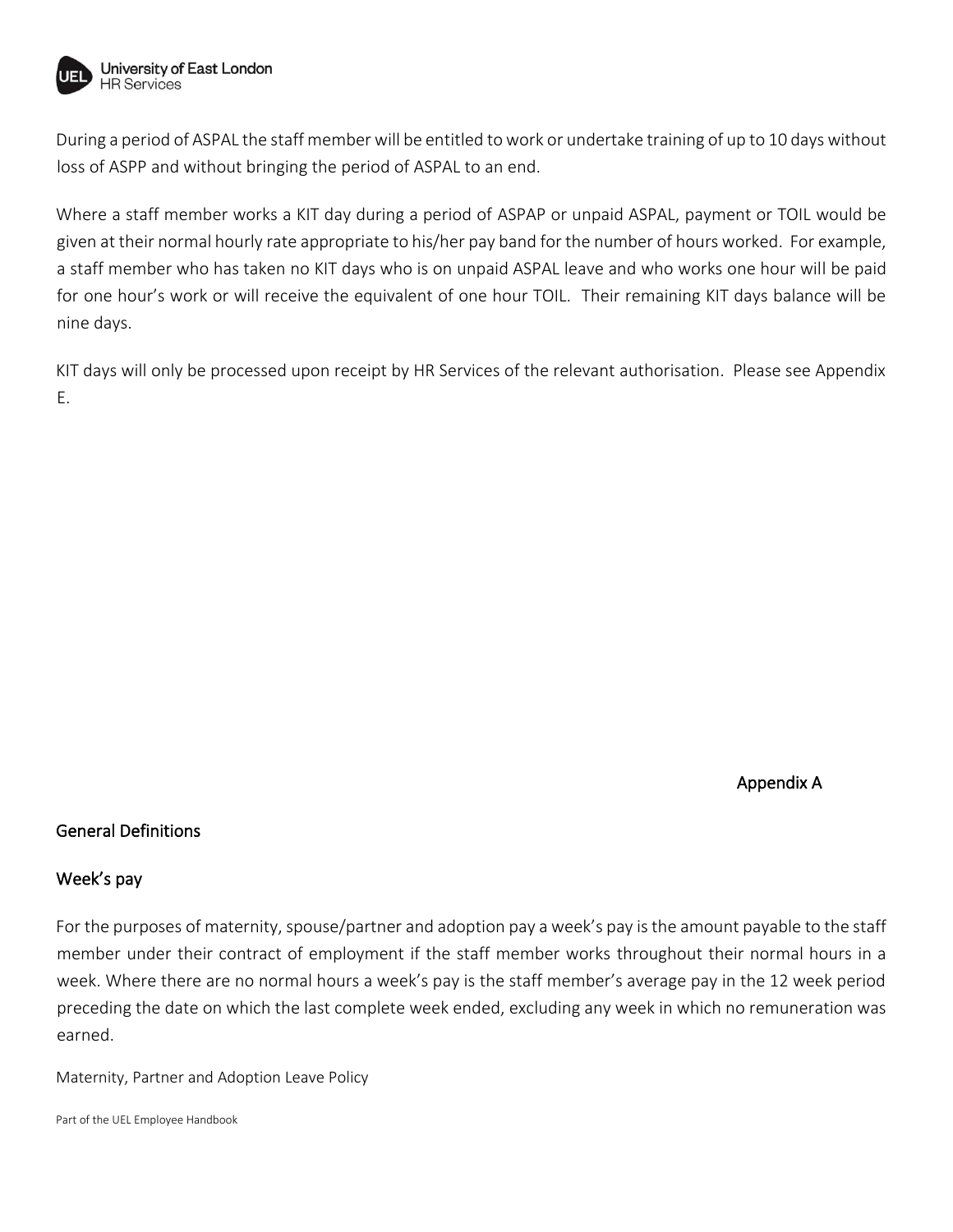

## Childbirth

Childbirth means the live birth of a child, or a still birth after a pregnancy lasting at least 24 weeks

## Expected week of childbirth - EWC

This is the calendar week in which the baby is expected (Sunday to Saturday).

Maternity, Partner and Adoption Leave Policy

Part of the UEL Employee Handbook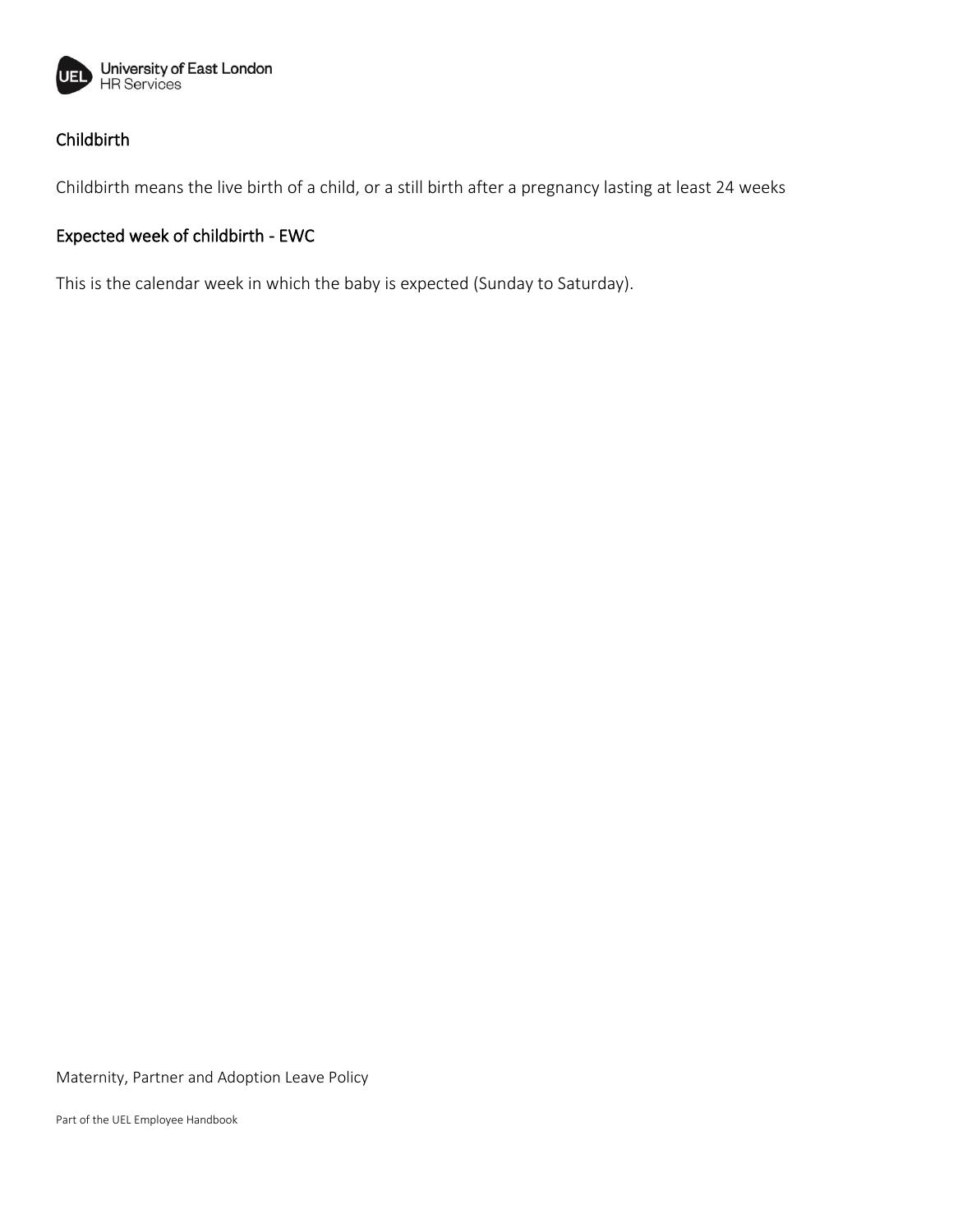

## Appendix B

## Time off for antenatal care

#### Pregnant staff members

All pregnant staff members are entitled to take time off on full pay during their normal working hours to receive antenatal care on the advice of a registered medical practitioner, registered midwife or registered health visitor.

In order to minimise disruption to teaching and services appointments should be arranged, wherever possible, as far in advance as possible and as close as possible to the start or end of the working day. Antenatal care is not restricted to medical examinations and includes relaxation classes and parent-craft classes, as long as these are advised by a registered medical practitioner, registered midwife or registered health visitor.

The staff member should inform her manager that she will be absent as far in advance of her appointment as possible about the date and time of any appointment and give a best estimate of how long she will be absent, including travelling time. Except in the case of her first appointment, the staff member must be prepared to show her manager on request her appointment card or some other documentation showing that an appointment has been made and a certificate from a registered medical practitioner, registered midwife or registered health visitor stating that she is pregnant.

There will be no deduction of salary for attendance at notified antenatal appointments.

#### Fathers, partners and civil partners

Staff members have the right to take time off during working hours to accompany a pregnant woman with whom they are having a child at up to two antenatal appointments. This time off will be unpaid.

To be eligible to take this form of time off, the staff member could be the husband or civil partner of the pregnant woman, or could be living with the pregnant woman in an enduring family relationship. In addition, the staff member will be eligible for the time off if he is the biological father of the expected child.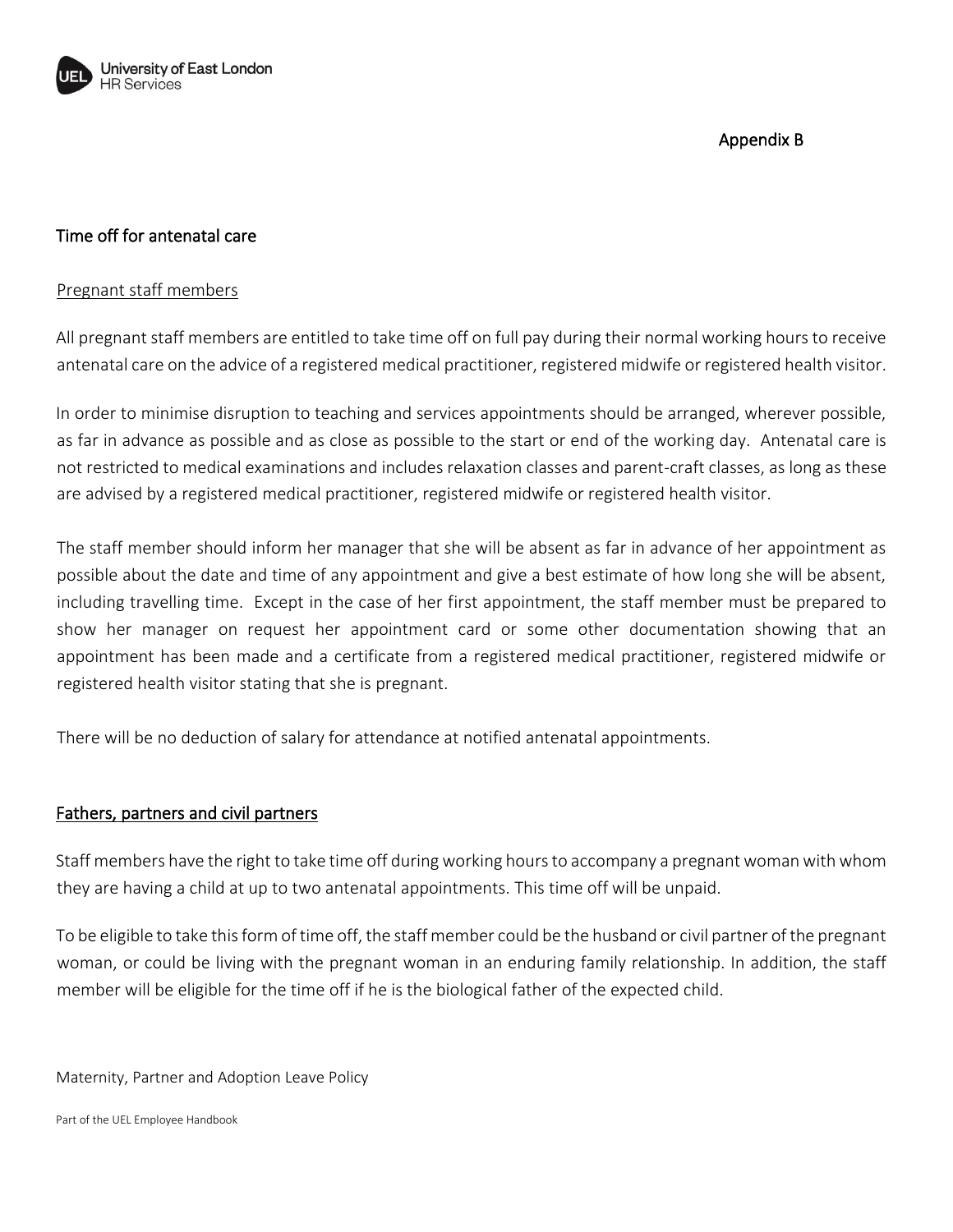

It is expected that normally no more than half a day is needed for an antenatal appointment, but the staff's member's unpaid leave includes the time needed to travel to the appointment and any waiting time needed at the appointment, and can be for a maximum of six-and-a-half hours on each occasion.

#### Compulsory Maternity Leave

Legislation prohibits a staff member from returning to work for a short period immediately after childbirth. This is known as the compulsory maternity leave period. Compulsory maternity leave lasts for two weeks from the date of childbirth and no staff member can, under any circumstances, choose to return to work within the first two weeks of giving birth. If, therefore, the staff member's baby arrives later than expected and she has exhausted her 26 weeks OML, entitlement to leave will automatically be extended to allow for this compulsory period.

## Health and Safety

UEL has a legal responsibility under the Management of Health and Safety at Work Regulations 1999 to assess the risks to the health and safety of all staff members including women who are pregnant, mothers who have given birth within the last 6 months and mothers who are breastfeeding and to take appropriate action. If, despite taking all reasonably practicable measures a significant risk still remains we will:

(i) temporarily adjust the staff member's working conditions and/or hours of work;

(ii) if it is not reasonable to do so, or would not avoid the risk; offer her suitable work if any is available on the same terms and conditions under which she is normally employed;

(iii) or if this is not feasible; suspend her from work on full pay until either the risk no longer exists or until her maternity leave starts, whichever happens first or following maternity leave suspend her from work on full pay until the risk no longer exists.

For further information and guidance in relation to health and safety arrangements for new and expectant mothers at work please click on the [link.](https://uelac.sharepoint.com/:w:/r/sites/healthandsafetyunit/_layouts/15/Doc.aspx?sourcedoc=%7B8CCC2C54-2179-4CE6-9BE1-009B40B5DFA2%7D&file=New_and_expectant_mothers_guidance.docx&action=default&mobileredirect=true)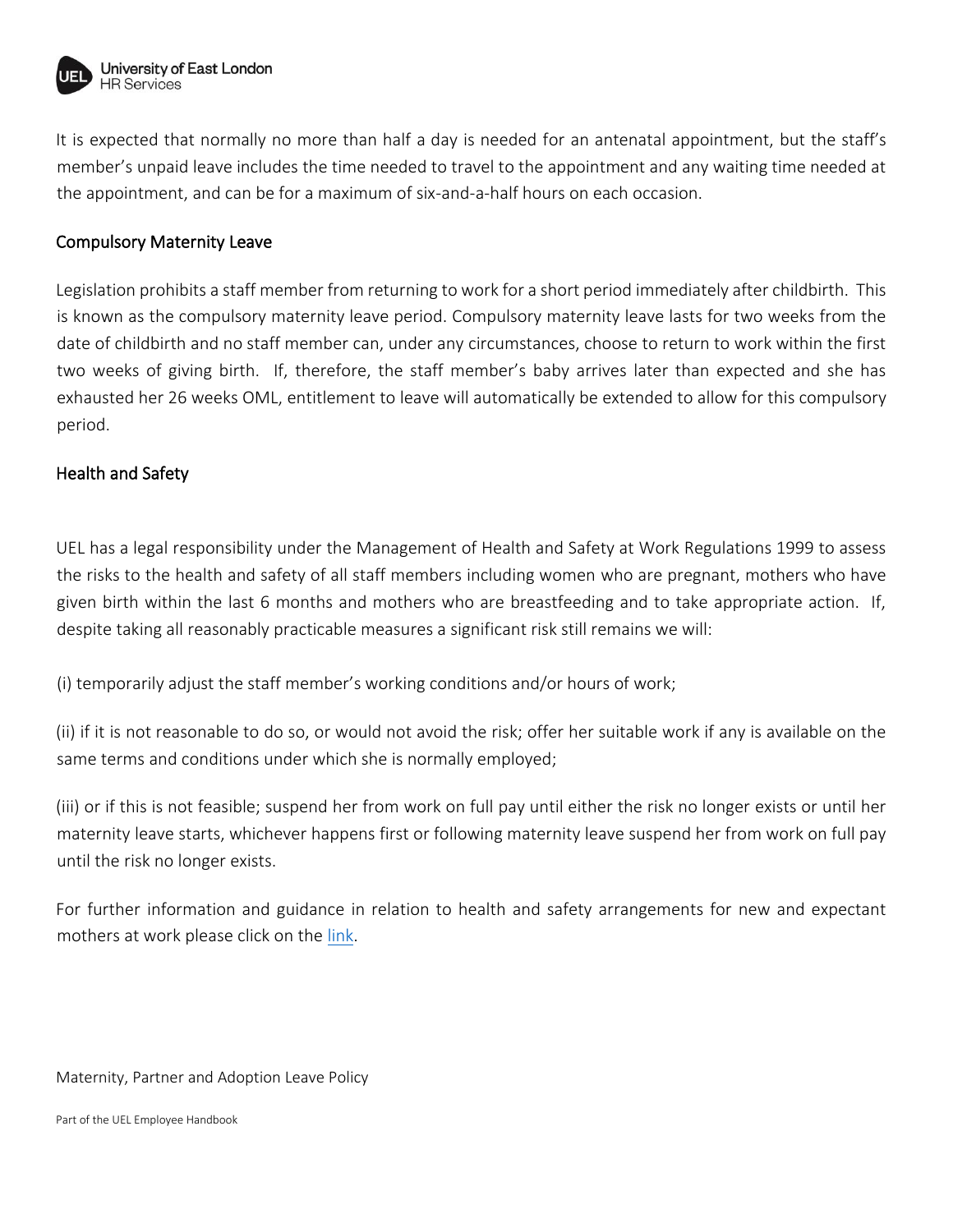

Appendix C

## Early Births

If a staff member's baby arrives early, that is, before the MAT B1 could be issued (e.g. premature births) or before the staff member has notified the date of the start of her maternity leave, the maternity leave period starts automatically on the day after the date of the birth even if this is before the beginning of the 11th week before the expected week of childbirth. To preserve her rights to maternity leave and pay, evidence of both the expected date of birth and the actual date of birth should be given to her line manager and forwarded to HR Services as soon as is reasonably practicable.

#### Stillbirths

In the event of a stillbirth occurring before the 24th week of pregnancy, the normal rules relating to notification procedures, sick notes, sick leave and sick pay entitlements in accordance with the requirements of UEL's Sickness Absence Scheme apply.

If a stillbirth occurs after 24 weeks of pregnancy, that is, after or at the start of the 16th week before the expected week of childbirth, the staff member will be entitled to maternity leave and pay subject to the normal qualification criteria.

#### ASPAL if the mother or co-adopter dies

In the event of the mother's or co-adopter's death before the child's first birthday or during the first year of placement, provided the staff member has not taken all of his or her ASPAL entitlement they are entitled to take extended additional paternity leave. This can be for any period from the mother/co-adopter's death until the child's first birthday or first anniversary of placement, Additional statutory paternity pay is payable throughout the mother/co-adopter's SMP period. If the staff member has already completed their period of ASPAL they cannot request further additional paternity leave. If the staff member is currently on ASPAL the leave period may be extended until the child's first birthday. The qualification criteria for additional paternity leave and pay in the event of the mother's death are essentially the same for additional paternity leave in normal conditions.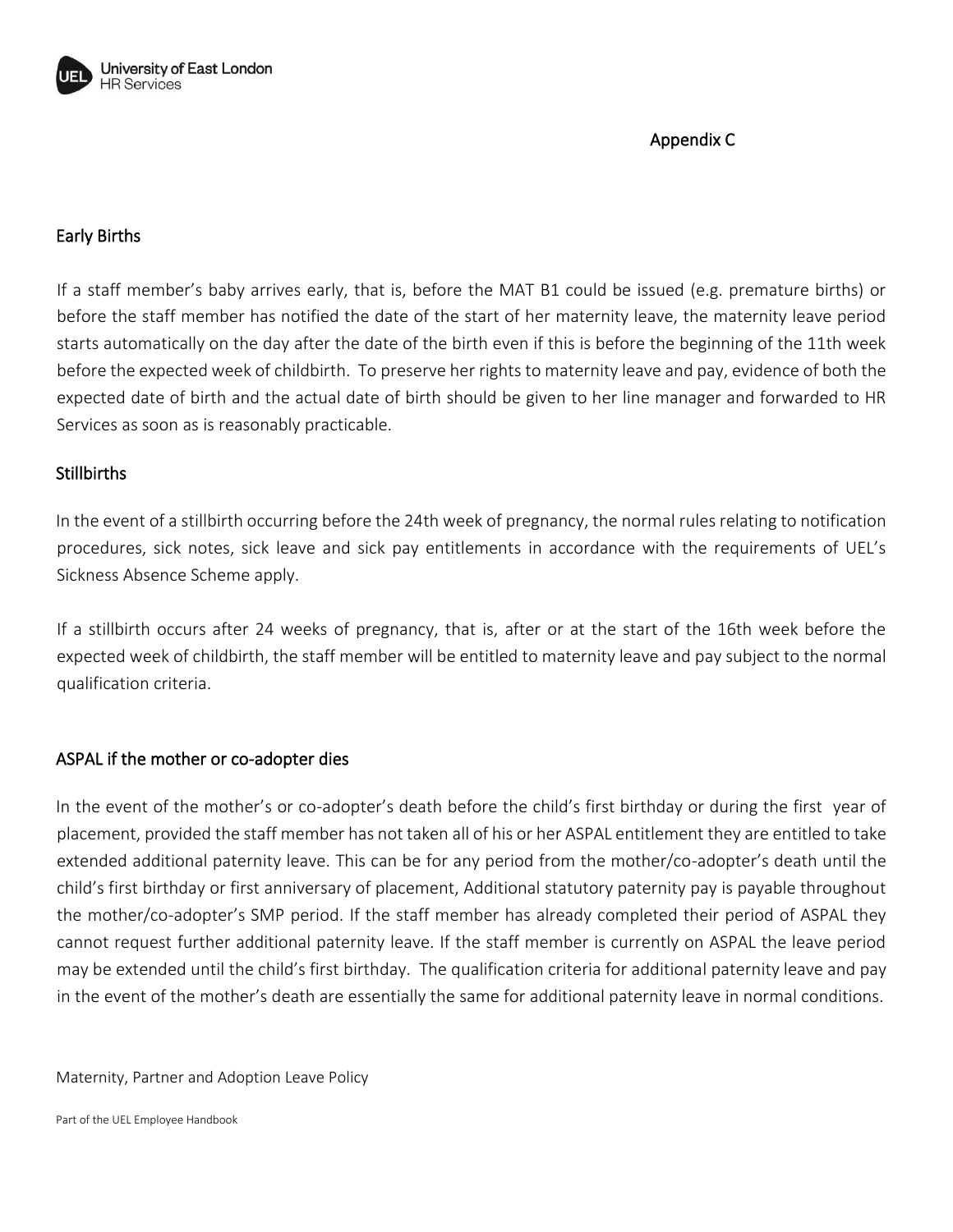

## Breastfeeding

UEL will, on request, make every reasonable effort to provide suitable facilities for staff members who are breastfeeding to express and safely store their milk at work.

#### Fertility Treatment

Leave of absence with pay may be granted by the Head of School or Director of Service or nominee, as appropriate, for a staff member, when required, to attend for fertility treatment. This is on the understanding that the staff member will attempt to minimise the number of working hours lost and, where a full day's absence is incurred, that this will be recorded as sickness absence in accordance with the Sickness Absence scheme.

#### Interruption to work

If a staff member's return from maternity leave is unreasonably interrupted, she may instead return to work when work resumes, or as soon as reasonably practicable.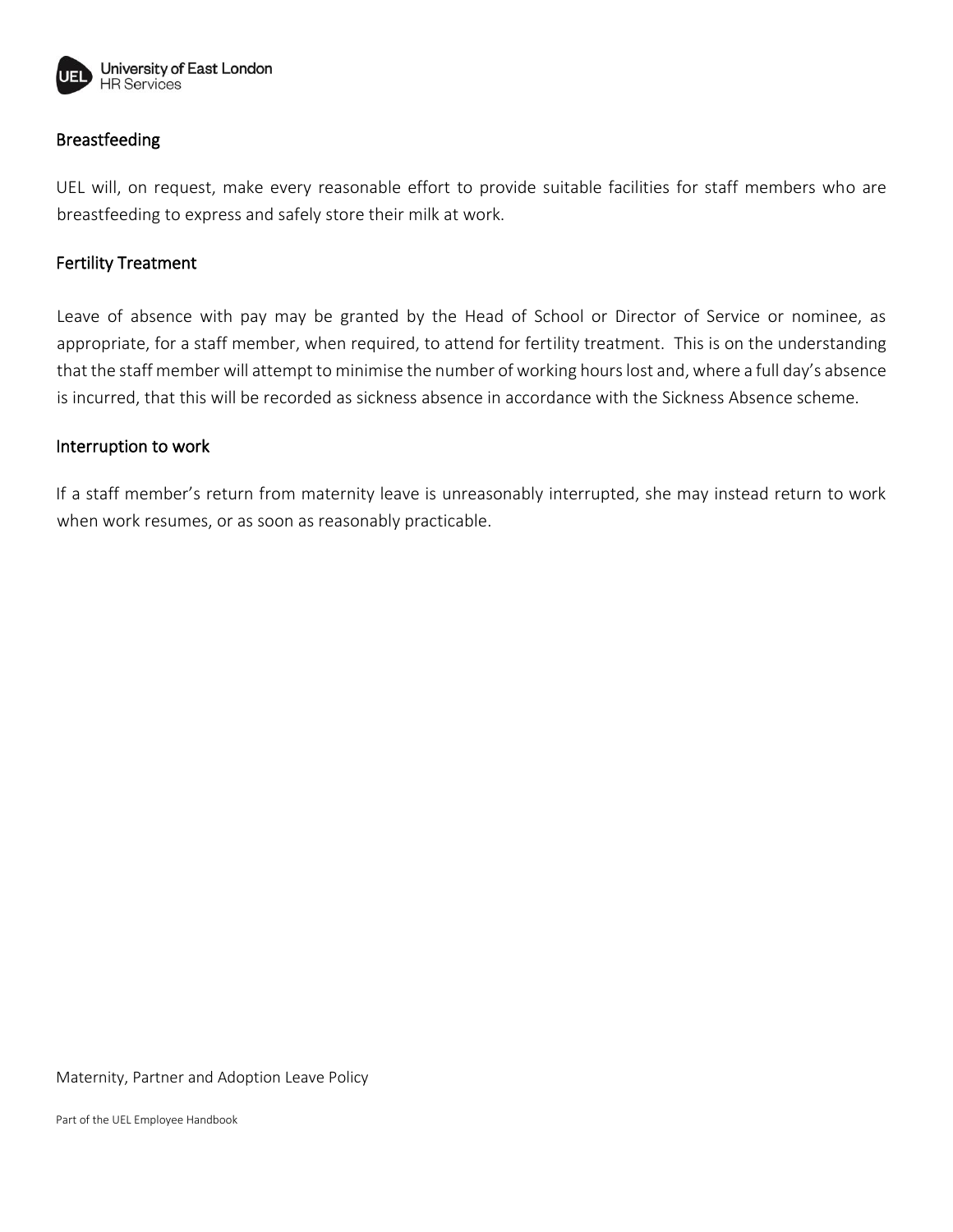

Appendix D

## Method of payment

Maternity pay, adoption pay and ASPAL will be paid into the staff member's bank account on the same date as she or he would have received her or his salary and will be subject to the usual deductions for income tax, national insurance and pension contributions.

#### Incremental Increases

The staff member shall be entitled to receive the normal annual increment on her scale in accordance with her contract of employment to take effect from the normal incremental date.

#### Pay Awards

If a pay award is implemented within the maternity pay period, it will be reflected in maternity pay. This also applies to backdated awards.

#### Pension Scheme

Conditions relating to the continuation of pension contributions and length of pensionable service during maternity leave, adoption leave or ASPAL are determined by the specific pension scheme. For further information, please contact the Payroll Manager.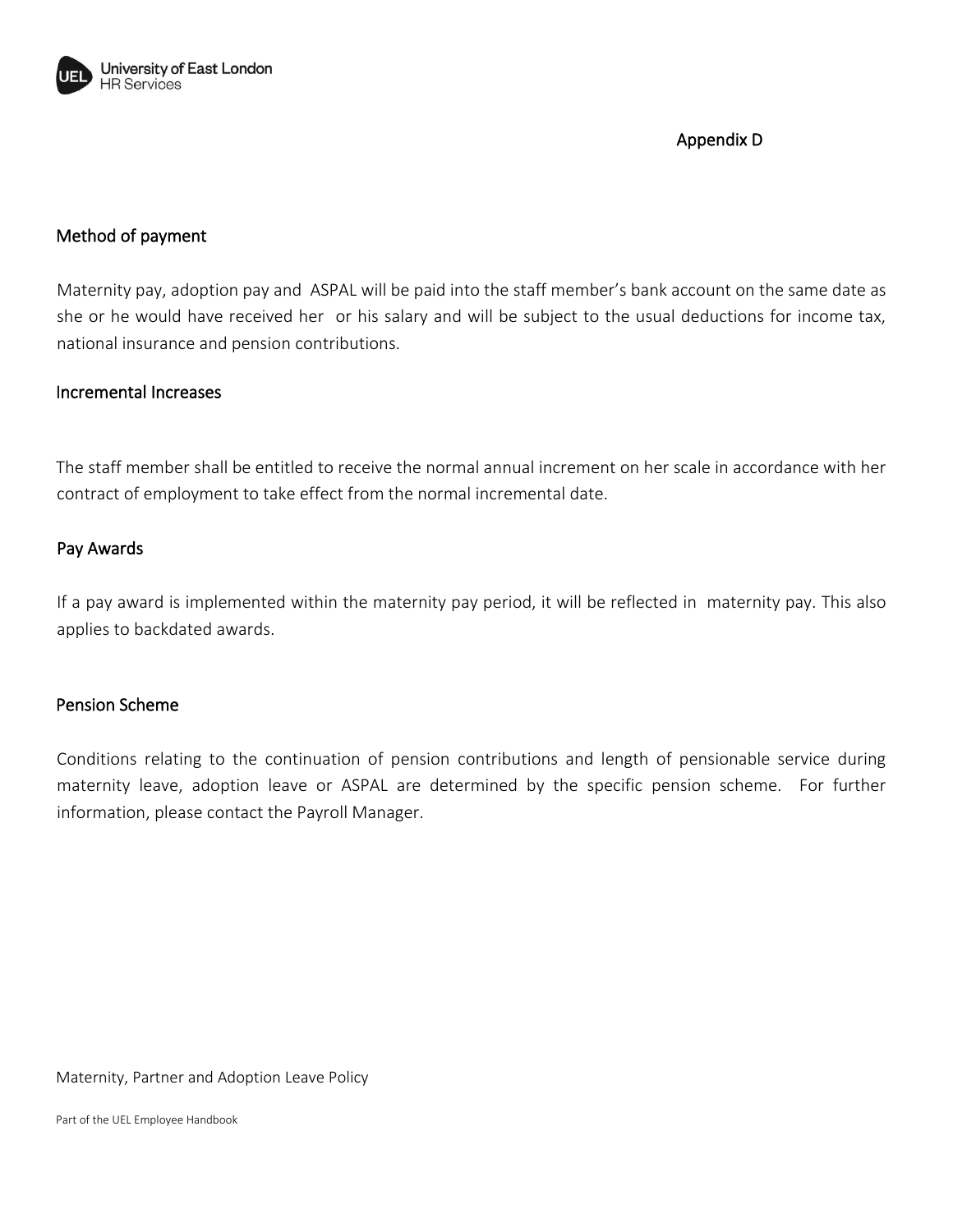

Appendix E

# NOTIFICATION OF KEEPING IN TOUCH DAY(S)

# (MATERNITY/PATERNITY/ADOPTION LEAVE)

The form should be completed by the staff member's line manager and forwarded to HR Services for processing.

Please note: Any work done on any day during the maternity/adoption pay or maternity/adoption leave period will count as a whole KIT day, up to the 10-day maximum. In other words, if an employee comes in for a one-hour training session and does no other work that day, s/he will have used one of their KIT days. Full details regarding Keeping In Touch Days are set in our Maternity, Spouse or Partner and Adoption Leave Policy of the HR section of UEL's web pages.

*Section 1*. To be completed by Line Manager

Name of staff member

Maternity, Partner and Adoption Leave Policy

Part of the UEL Employee Handbook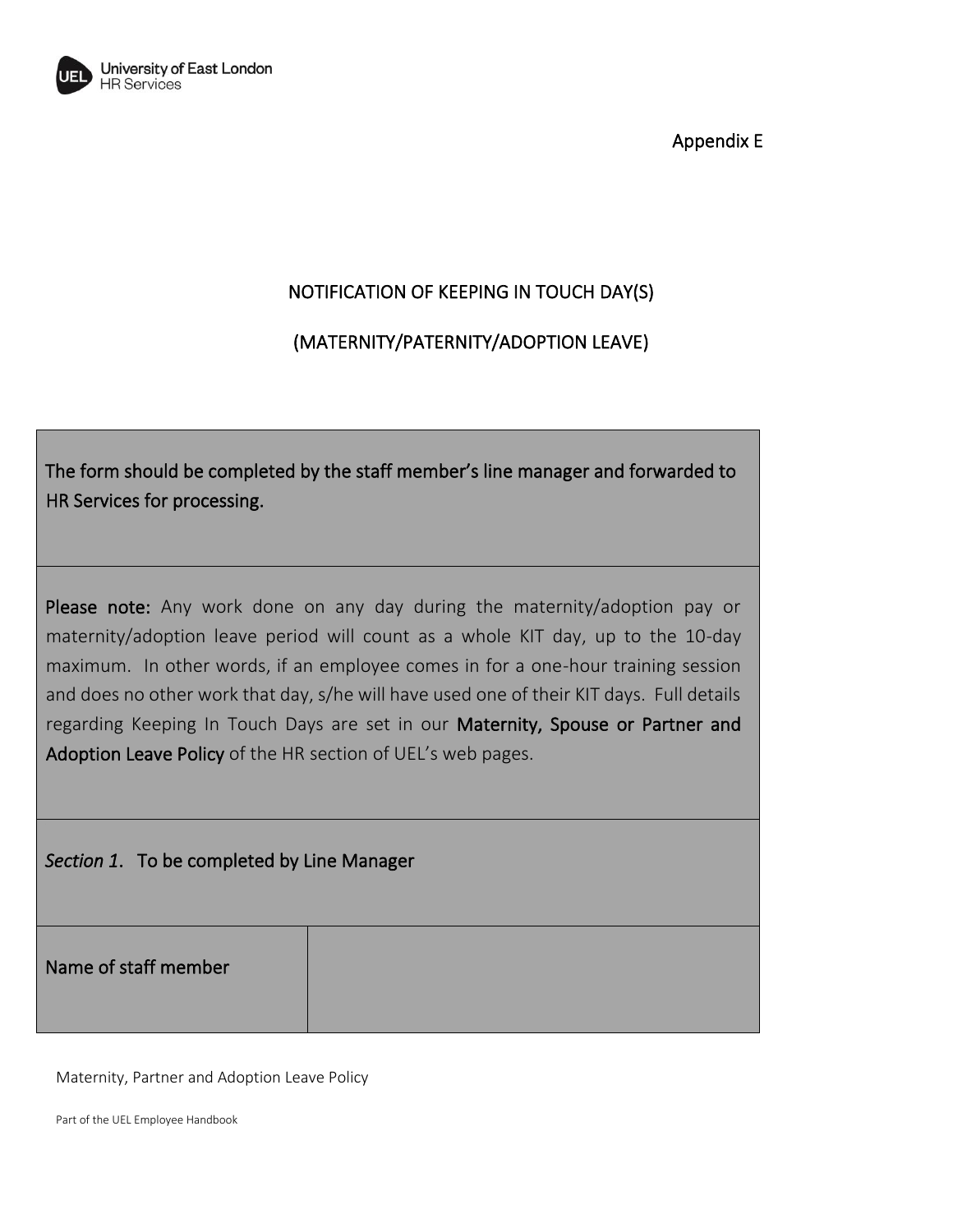

| Payroll Number (on payslip) |                                                             |  |                                                 |                                                                 |
|-----------------------------|-------------------------------------------------------------|--|-------------------------------------------------|-----------------------------------------------------------------|
| School/Service              |                                                             |  |                                                 |                                                                 |
|                             | Details of Keeping in Touch (KIT) Days (Maximum of 10 days) |  |                                                 |                                                                 |
| Day                         | Date(s)<br>Worked                                           |  | <b>Hours Worked</b><br>(not including<br>lunch) | Brief Description of activities undertaken<br>during KIT day(s) |
| $\mathbf{1}$                |                                                             |  |                                                 |                                                                 |
| $\overline{2}$              |                                                             |  |                                                 |                                                                 |
| 3                           |                                                             |  |                                                 |                                                                 |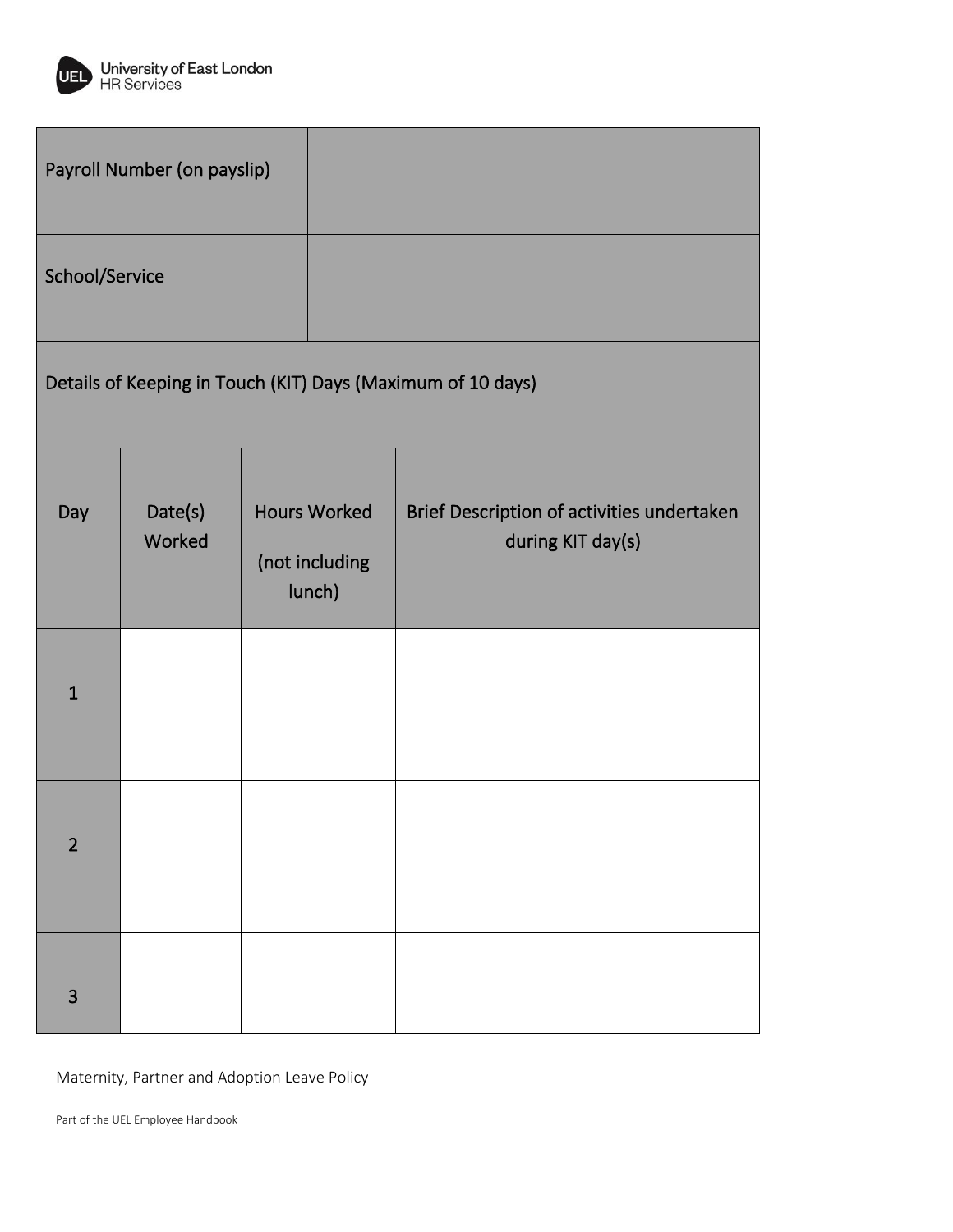

| $\overline{\mathbf{4}}$ |  |  |
|-------------------------|--|--|
| 5                       |  |  |
| $\boldsymbol{6}$        |  |  |
| $\overline{7}$          |  |  |
| $\bf 8$                 |  |  |
| $\overline{9}$          |  |  |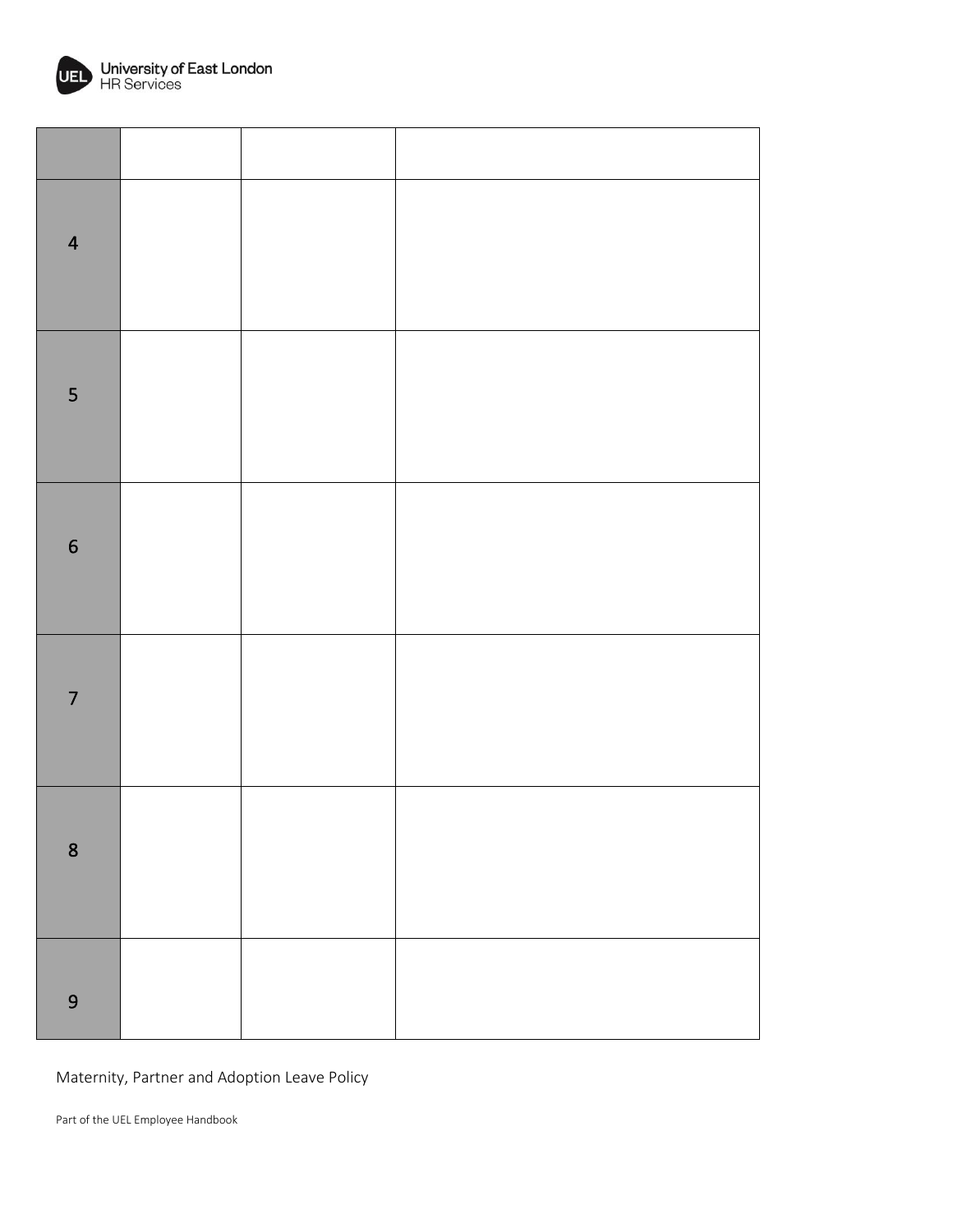

| 10                                                                            |                                                                                                                                                                                                                  |                                                |                                                                                                                                                           |      |  |  |
|-------------------------------------------------------------------------------|------------------------------------------------------------------------------------------------------------------------------------------------------------------------------------------------------------------|------------------------------------------------|-----------------------------------------------------------------------------------------------------------------------------------------------------------|------|--|--|
| <b>Total Hours Worked</b>                                                     |                                                                                                                                                                                                                  |                                                |                                                                                                                                                           |      |  |  |
| I confirm that:                                                               |                                                                                                                                                                                                                  |                                                | The above KIT days were mutually agreed between the staff member and their                                                                                |      |  |  |
|                                                                               |                                                                                                                                                                                                                  | line manager in consultation with HR Services; | The KIT days did not occur during the first two weeks after childbirth;<br>The total number of KIT days taken by the staff member did not exceed 10 days; |      |  |  |
|                                                                               | and<br>The staff member wishes to [receive a payment appropriate to his/her pay band]<br>$or$ [the equivalent time off in lieu (TOIL) for KIT day(s) worked] – Please select<br>staff member's preferred option. |                                                |                                                                                                                                                           |      |  |  |
| <b>Name of Line Manager</b>                                                   |                                                                                                                                                                                                                  |                                                |                                                                                                                                                           |      |  |  |
| Signature                                                                     |                                                                                                                                                                                                                  |                                                |                                                                                                                                                           | Date |  |  |
| Section 2. To be completed by Head of School/Director of Service (or nominee) |                                                                                                                                                                                                                  |                                                |                                                                                                                                                           |      |  |  |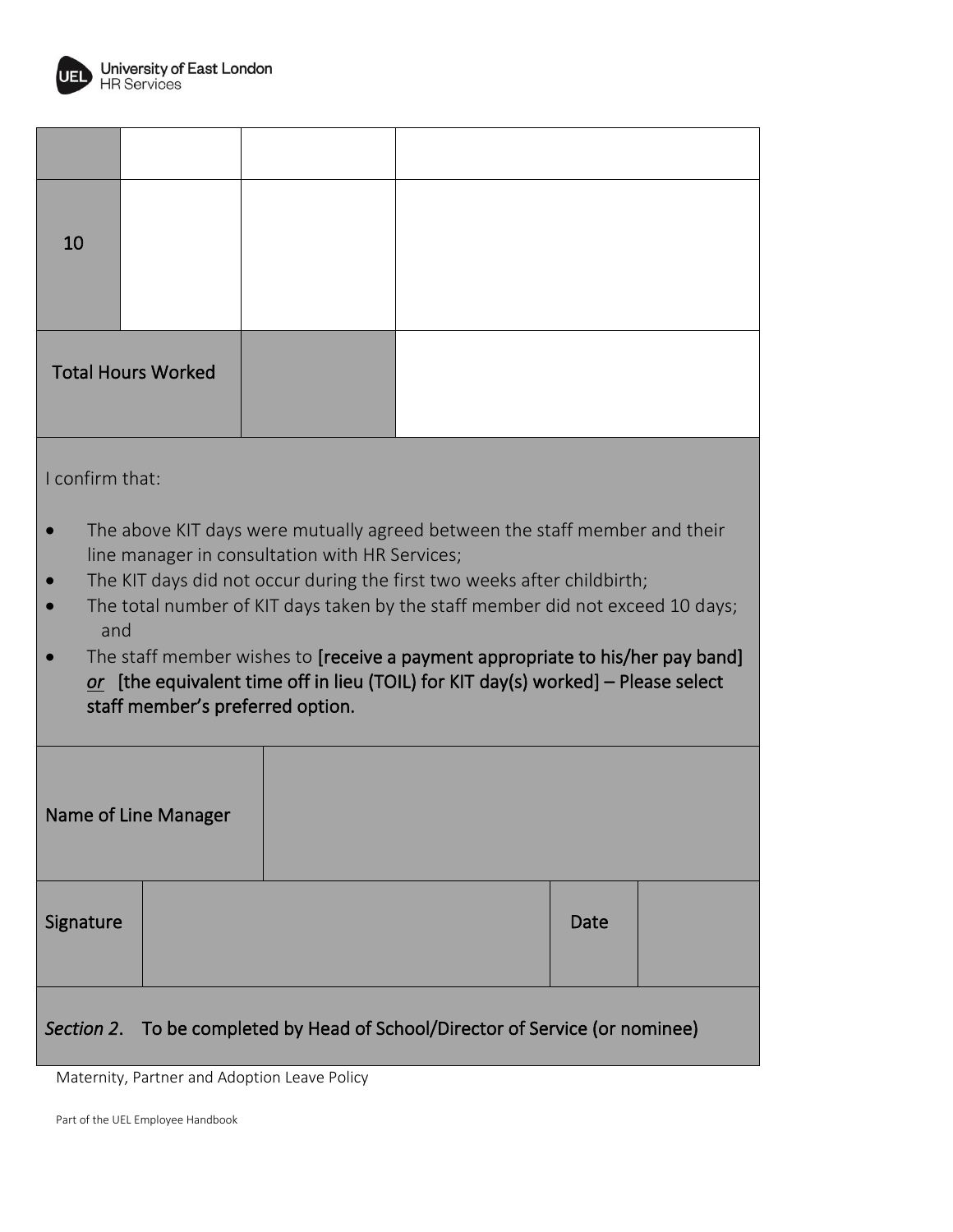

I confirm that the above named staff member has worked the number of hours and date(s) stated above, and authorise payment to be made at the appropriate rate or the equivalent TOIL for KIT day(s) worked.

| nominee)  | Name of Head/Director (or |      |  |
|-----------|---------------------------|------|--|
| Signature |                           | Date |  |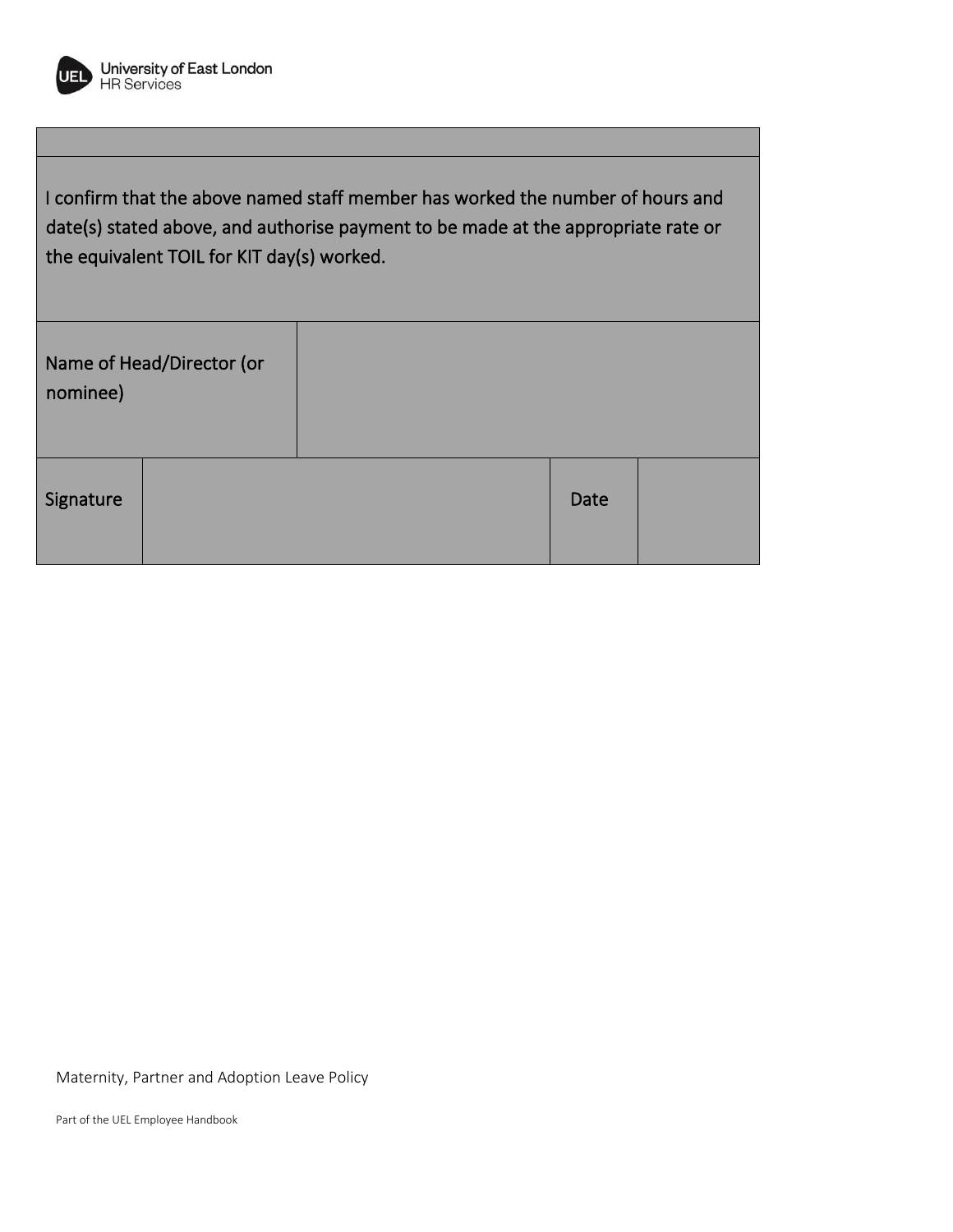

Appendix F

# Maternity Leave Planning Checklist and Guidance for Line Managers

These guidance notes and checklist is a summary of UEL's Maternity Leave provisions and have been produced to provide line managers with sufficient information on what they need to know and what to do when a staff member informs them that they are pregnant.

#### Staff Member Name:

| Job Title:                          |  |
|-------------------------------------|--|
| Line Manager:                       |  |
| School/Service:                     |  |
| Expected Week of Child Birth (EWC): |  |
| Maternity leave start date:         |  |
| Maternity leave end date:           |  |

# **Before Maternity Leave Starts**

| Action | <b>Tick</b> |
|--------|-------------|
|        |             |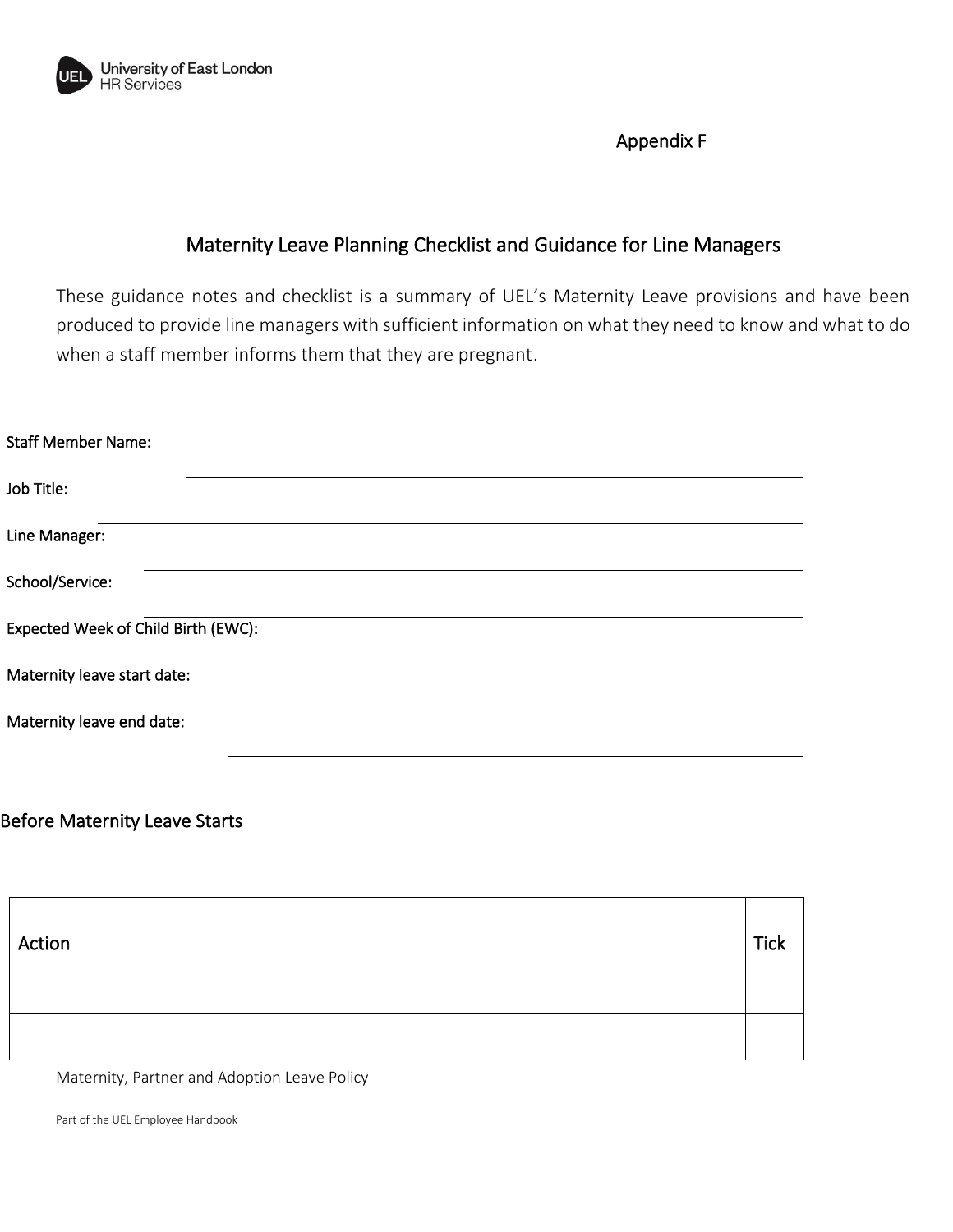

Make sure the staff member is aware of UEL's Ma[ternity, Spouse or Partner and Adoption Leave Policy](https://uelac.sharepoint.com/:w:/r/HRServices/_layouts/15/WopiFrame.aspx?sourcedoc=%7B6BF3F2DC-4DEC-4A9F-A68E-395F3729D7A9%7D&file=Maternity%20Policy%20updated%2002122016.doc&action=default)  and discuss it with her

*All pregnant staff members regardless of their length of service or hours worked are entitled to 52 weeks maternity leave. Maternity leave can start at any time after the beginning of the 11th week before the staff member's expected week of childbirth. The law obliges all staff members to take a minimum of two weeks maternity leave immediately after the birth of her child.*

#### Conduct a pregnanc[y risk assessment](https://uelac.sharepoint.com/:w:/r/HealthandSafetyUnit/_layouts/15/WopiFrame.aspx?sourcedoc=%7B8D692A7E-15B8-4912-822C-CB77314E6253%7D&file=expectant_mothers_checklist.doc&action=default) as soon as possible seeking input from the staff member

*As soon as the staff member notifies you of her pregnancy, you should carry out a risk assessment as soon as possible to ensure that she is working safely. You should review work activities with the staff member and seek advice from the Health and Safety Unit if required.* 

#### Ask staff member to notify you and HR Services in writing that she is pregnant

*On becoming pregnant, the staff member should notify you and HR Services in writing as soon as possible but no*  later than the end of the qualifying week which is the 15<sup>th</sup> week before the expected week of childbirth that she is:

- *pregnant;*
- *her expected week of childbirth;*
- *the date on which she intends to start her maternity leave.*

The staff member is required to produce a maternity certificate called a MATB1 from her GP or midwife, stating *that she is pregnant and when the baby is due. The MATB1 certificate enables a pregnant staff member to claim maternity pay and benefits from UEL. Your pregnant staff member should forward her MATB1 certificate to HR once she has received it normally around 20 weeks before her due date.* 

Maternity, Partner and Adoption Leave Policy

Part of the UEL Employee Handbook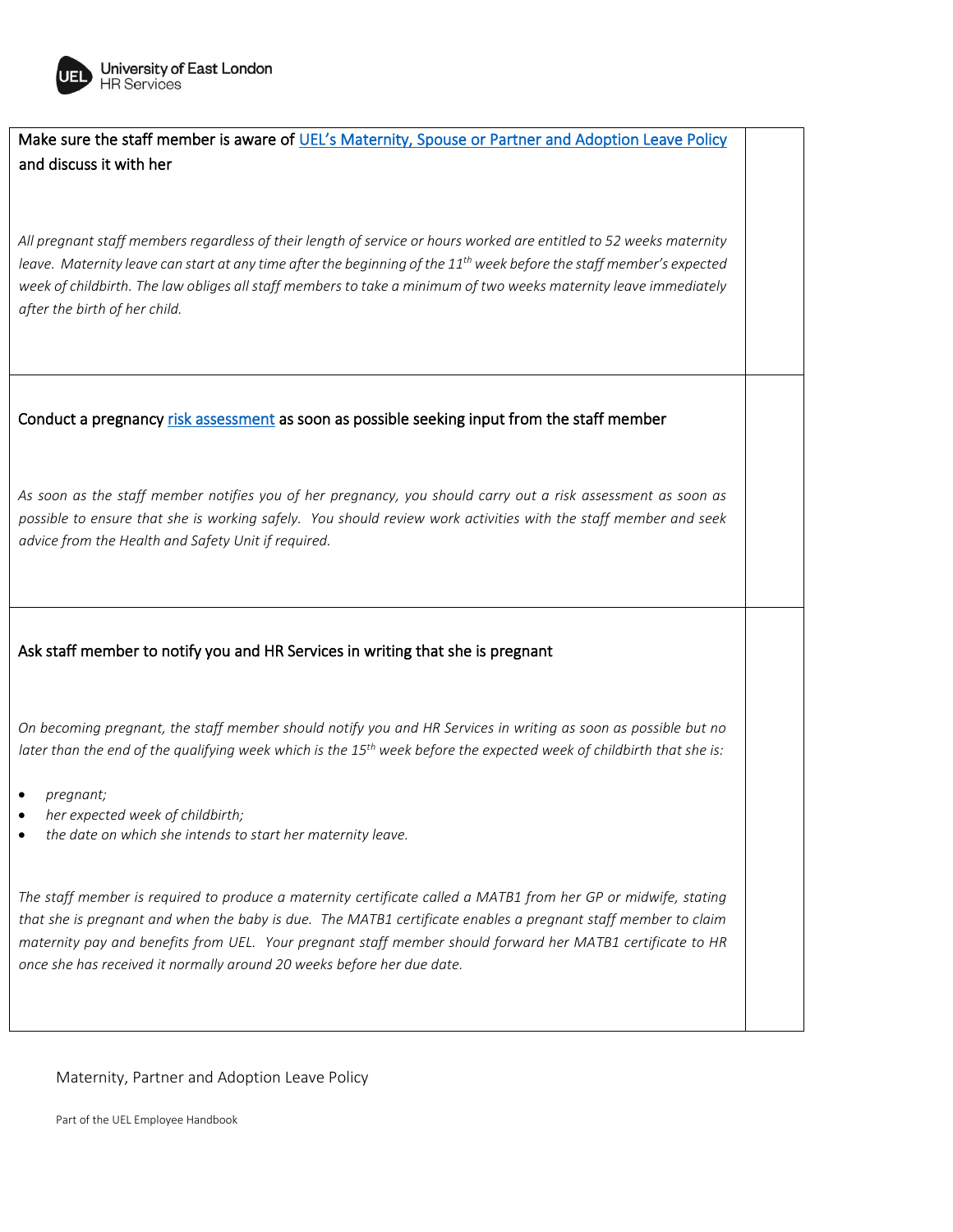

#### Allow reasonable time off with full pay for ante-natal appointments

*All pregnant employees regardless of their length of service or hours worked are entitled to reasonable paid time off work on full pay to attend antenatal/medical appointments regarding their pregnancy. Antenatal care may include relaxation and parent craft classes that the staff member's doctor, midwife or health visitor has advised her to attend, in addition to medical examinations.* 

Keep in regular contact with staff member about her pregnancy and discuss ways to mitigate any concerns. This could include health related or practical issues or could be longer term career planning.

*You should meet with the staff regularly and before she begins maternity leave. This should include:* 

- *agreeing when and how she wishes to share her news*
- *any additional requirements required during pregnancy i.e. workload allocation, rest breaks etc*
- *suitable arrangements for keeping in touch with her while she is on maternity leave, should she wish to remain in contact, and how you will communicate (by email, phone, text etc)*
- *maternity leave start and return dates*
	- o *you should discuss an anticipated start and return date with the staff member before her maternity leave commences*
- *the staff member's plans for returning to work both practical and longer term career related issues, such as:* 
	- o *any special arrangements to be made or training to be given to ease her return to work, changes within UEL (for example, organisational changes)*
	- o *or simply to update her on developments at work during her absence. For example, you could forward copies of School/Service correspondence, newsletters, minutes of staff meetings and where possible, invitations to social events.*

Consider extending or suspending probation period until after maternity leave (if applicable)

Planning cover and handover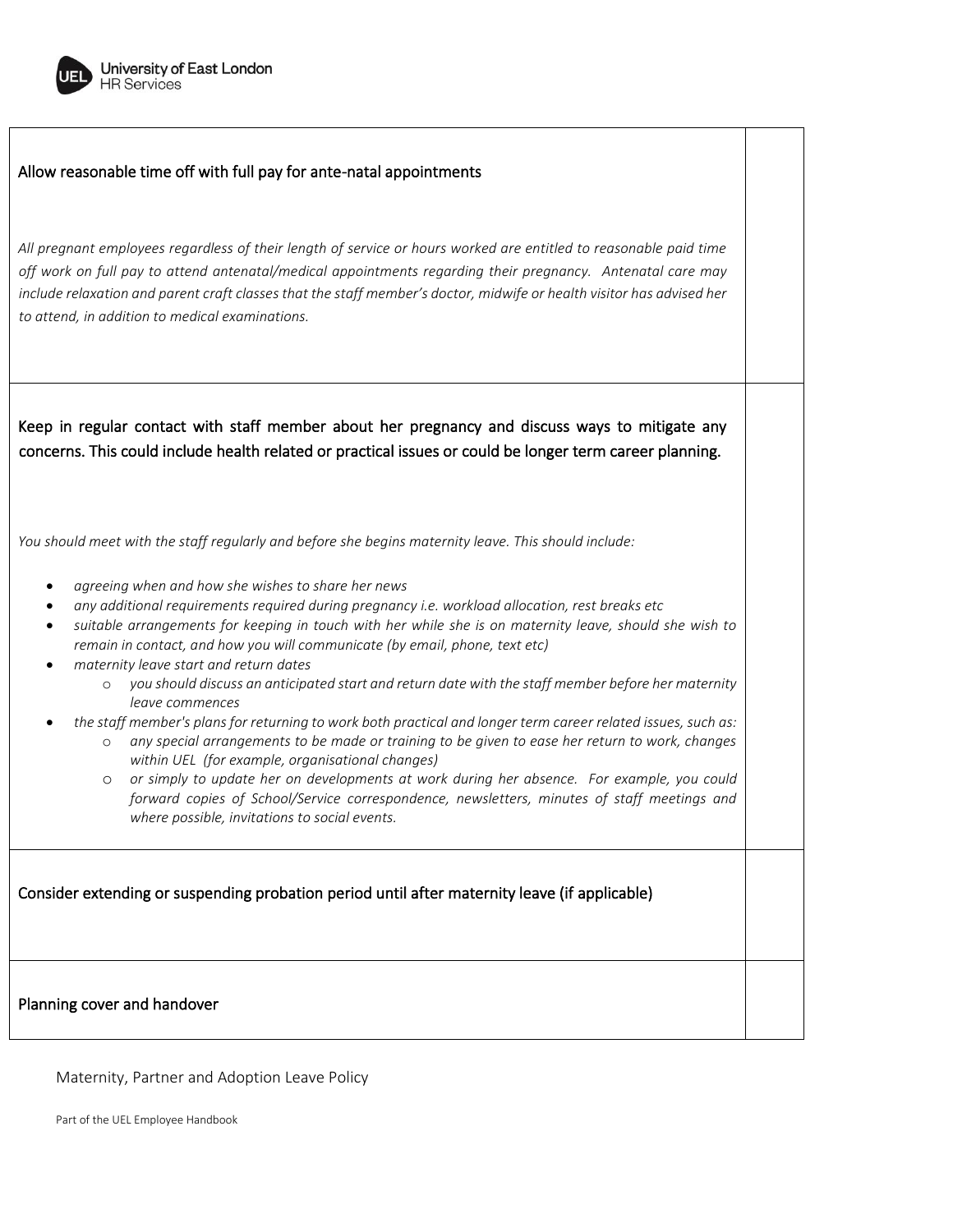

- *Consider if the post needs to be/can be covered during the maternity leave period*
- *Ensure enough time is allowed to recruit to maternity leave cover (if applicable)*
- *Arrange appropriate handover meetings/preparation of appropriate records/briefing documents*
- *Discuss which key projects/pieces of work need to be prioritised before maternity leave and what support is needed to complete these projects/pieces of work*

#### Discuss and agree when any outstanding annual leave should be used prior to maternity leave

*Entitlement to contractual annual leave will continue to accrue in the normal way whilst a staff member is on maternity leave. With your agreement, annual leave may be taken immediately prior to, or immediately following maternity leave as a block or to use them to help the staff member settle back into work gradually subject to the needs of the School/Service.* 

*This also applies to bank holidays and UEL closure days that fall on their normal day of work during maternity leave. A compensatory day will be given for each bank holiday that occurs (or for part time members of staff, the number of bank holidays that they would receive had they not been on maternity leave). These days must be taken at the end of the maternity leave period, immediately prior to their return to work.*

Discuss and agree PDR objectives and longer term career planning

Make sure that staff member is aware of UEL's Flexible Employment Policy and [Shared Parental Leave](https://uelac.sharepoint.com/HRServices/Documents/Employee%20Handbook%20-%20Policies%20uploaded/Shared%20Parental%20Leave%20Policy%20071016.docx?d=w328915791b8a4a8e9d406582cd1b23ae)  [Policy](https://uelac.sharepoint.com/HRServices/Documents/Employee%20Handbook%20-%20Policies%20uploaded/Shared%20Parental%20Leave%20Policy%20071016.docx?d=w328915791b8a4a8e9d406582cd1b23ae) and discuss with her if necessary

*UEL seeks to support flexible working and to respond to the individual needs of members of staff and assisting them to achieve a balance in their work commitments and their life outside work where reasonably practicable.*

Maternity, Partner and Adoption Leave Policy

Part of the UEL Employee Handbook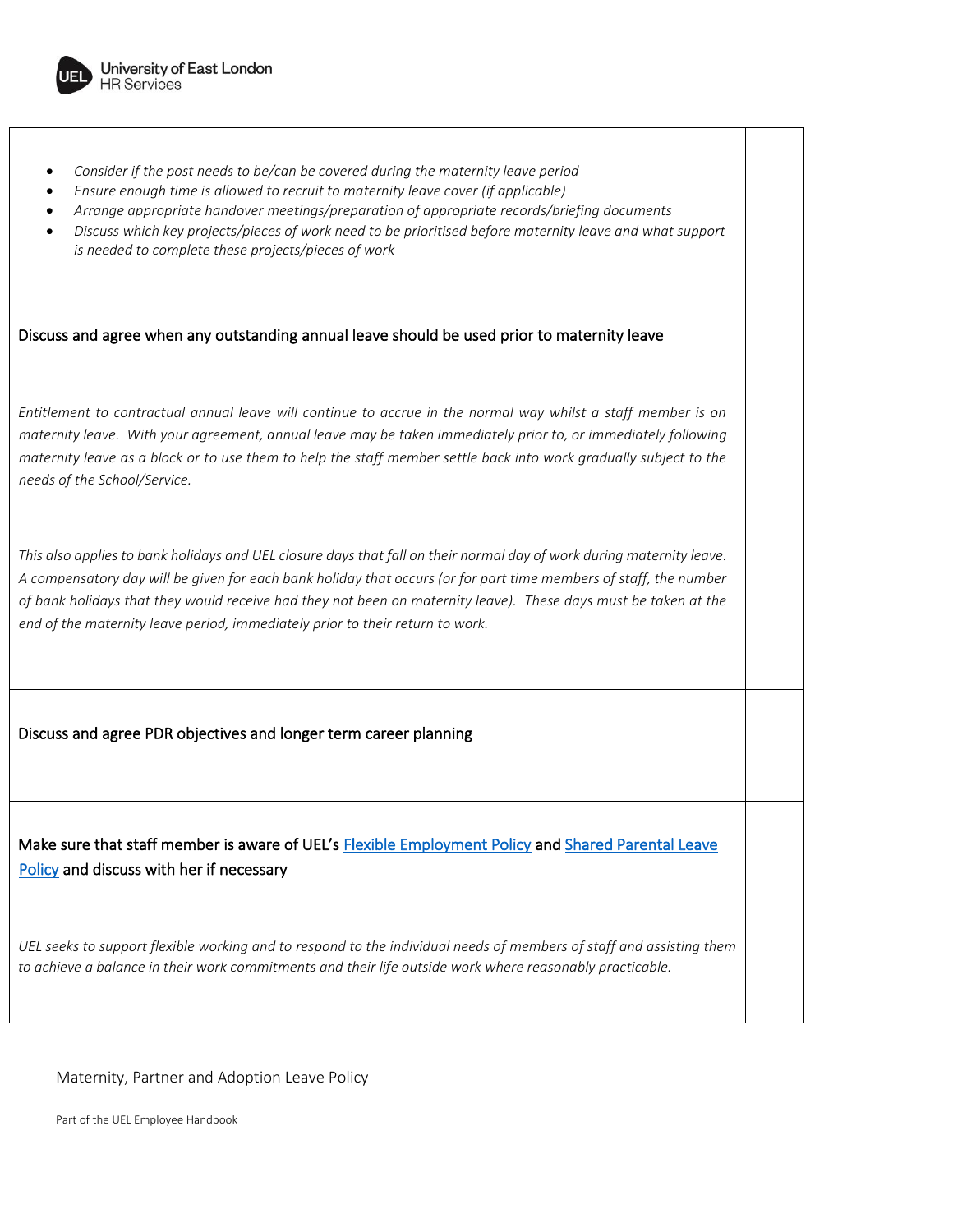

# During Maternity Leave

| Action                                                                                                                                                                                                                                                                                                                                                                                             | <b>Tick</b> |
|----------------------------------------------------------------------------------------------------------------------------------------------------------------------------------------------------------------------------------------------------------------------------------------------------------------------------------------------------------------------------------------------------|-------------|
| Keep in contact with the staff member as agreed and discuss and agree KIT days where applicable                                                                                                                                                                                                                                                                                                    |             |
| In addition to any agreed day-to-day contact with the staff member while she is on maternity leave, you may feel<br>that there are occasions where it would benefit your staff member to attend work.                                                                                                                                                                                              |             |
| Staff members can agree to work for UEL (or to attend training) for up to 10 days during their maternity leave.<br>These are known as "keeping-in-touch" (KIT) days which are optional.                                                                                                                                                                                                            |             |
| For further information on KIT days, please refer to UEL's Maternity, Spouse or Partner and Adoption Leave Policy.                                                                                                                                                                                                                                                                                 |             |
| Discuss and agree plans for return to work                                                                                                                                                                                                                                                                                                                                                         |             |
| Arrange a return to work meeting with staff member to agree how she will be re-introduced back into work. This<br>should include:                                                                                                                                                                                                                                                                  |             |
| Confirm return to work date following maternity leave with the staff member<br>If the staff member wishes to return before the full 52 week entitlement, she must give at least 8<br>weeks' notice in writing to you as her line manager and HR Services of the date on which she intends<br>to return.<br>Discuss and agree how accrued annual leave/Bank holidays/UEL closure days will be taken |             |
| Consider and identify with the staff member any potential training requirements for their return<br>Creating appropriate re-induction programme for the staff member<br>Consider and discuss with staff member any additional support she may need upon her return, including<br>possible mentor                                                                                                   |             |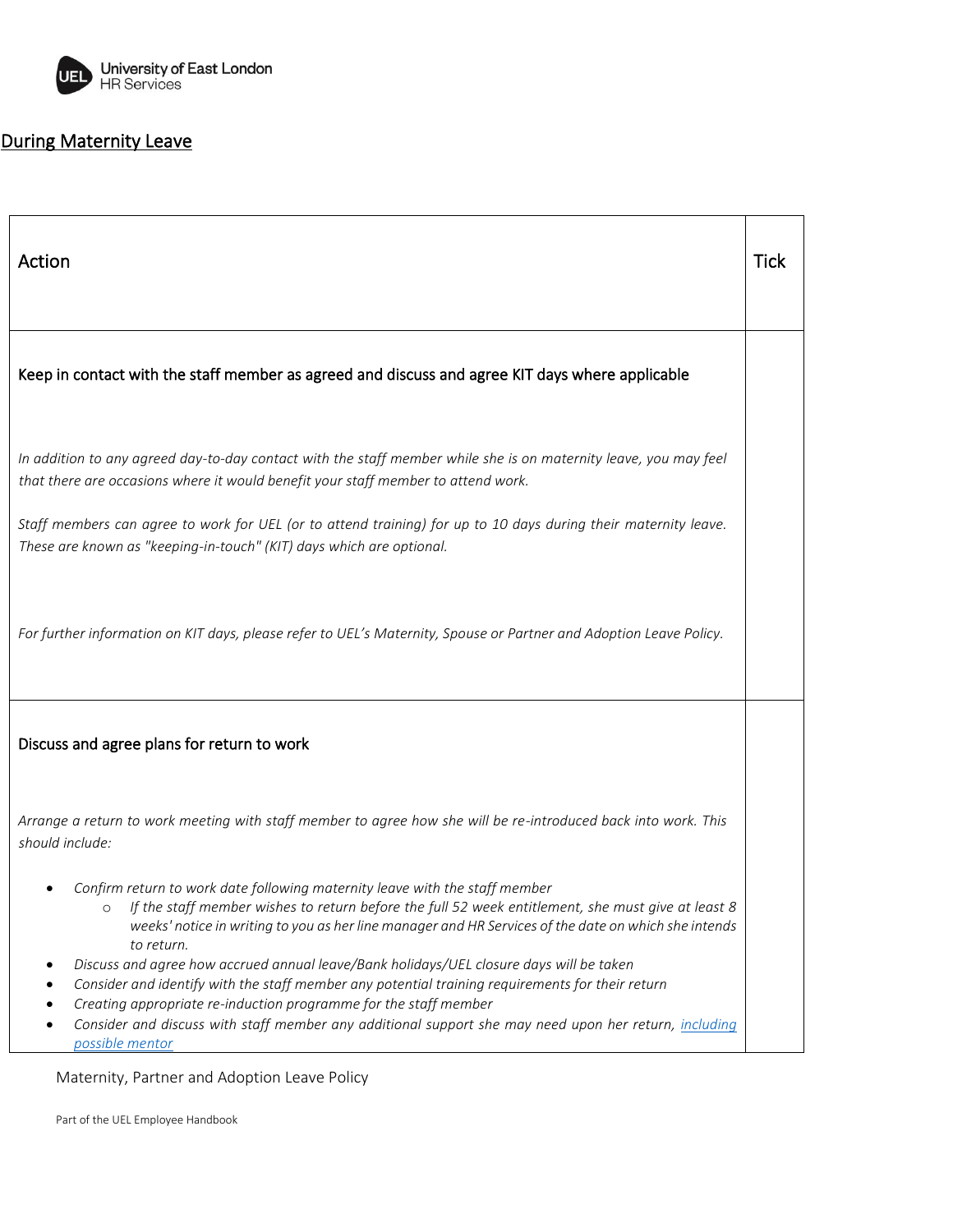

- *Discuss and consider flexible working application (if applicable)*
- *Contact HR if staff member wishes to curtail her maternity leave and take shared parental leave*
- *Make arrangements for breastfeeding/expressing if required*

# Return from Maternity Leave

| Action                                                                                                                                                                                                                                                                                                              | <b>Tick</b> |
|---------------------------------------------------------------------------------------------------------------------------------------------------------------------------------------------------------------------------------------------------------------------------------------------------------------------|-------------|
| Ensure breastfeeding arrangement and risk assessments are in place (if applicable)                                                                                                                                                                                                                                  |             |
| It is a requirement for the University to support mothers who wish to continue breastfeeding after they have<br>returned to work. Please contact the Health and Safety Unit if the staff member indicates that she wishes to<br>continue to breastfeed/express milk during her working hours.                       |             |
| Meet the staff member on the first day back and make sure appropriate arrangements are in place so<br>that she feels expected & welcomed. Introduce staff member to new team members and inform her of<br>any changes to process/working practices/policies/procedures that have taken place during her<br>absence. |             |
| Carry out an appropriate re-induction programme, offer a mentor/coach for support and guidance and<br>any opportunities to rebuild staff member's professional and support networks. The process should be<br>similar to the induction process for a new starter.                                                   |             |